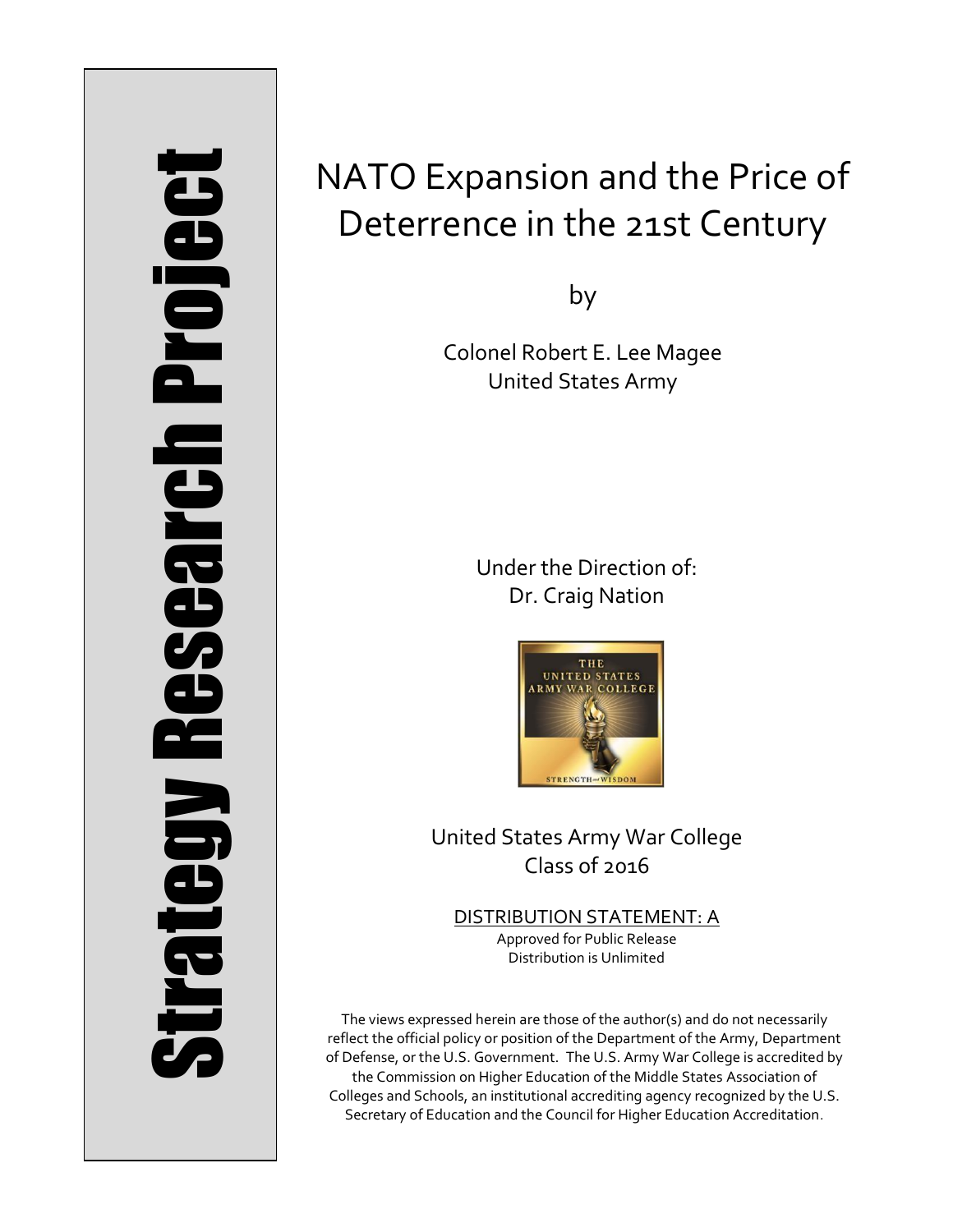| <b>REPORT DOCUMENTATION PAGE</b>                                                                                                                                                                                                                                                                                                                                                                                                                                                                                                                                                                                                                                                                                                                                                                                                                                                                                                                                  |                |                                                    |                     |                              | Form Approved--OMB No. 0704-0188                 |  |  |
|-------------------------------------------------------------------------------------------------------------------------------------------------------------------------------------------------------------------------------------------------------------------------------------------------------------------------------------------------------------------------------------------------------------------------------------------------------------------------------------------------------------------------------------------------------------------------------------------------------------------------------------------------------------------------------------------------------------------------------------------------------------------------------------------------------------------------------------------------------------------------------------------------------------------------------------------------------------------|----------------|----------------------------------------------------|---------------------|------------------------------|--------------------------------------------------|--|--|
| The public reporting burden for this collection of information is estimated to average 1 hour per response, including the time for reviewing instructions, searching existing data sources, gathering and<br>maintaining the data needed, and completing and reviewing the collection of information. Send comments regarding this burden estimate or any other aspect of this collection of information, including<br>suggestions for reducing the burden, to Department of Defense, Washington Headquarters Services, Directorate for Information Operations and Reports (0704-0188), 1215 Jefferson Davis Highway, Suite<br>1204, Arlington, VA 22202-4302. Respondents should be aware that notwithstanding any other provision of law, no person shall be subject to any penalty for failing to comply with a collection of information<br>if it does not display a currently valid OMB control number. PLEASE DO NOT RETURN YOUR FORM TO THE ABOVE ADDRESS. |                |                                                    |                     |                              |                                                  |  |  |
| 1. REPORT DATE (DD-MM-YYYY)<br>01-04-2016                                                                                                                                                                                                                                                                                                                                                                                                                                                                                                                                                                                                                                                                                                                                                                                                                                                                                                                         | 2. REPORT TYPE | STRATEGY RESEARCH PROJECT                          |                     | 3. DATES COVERED (From - To) |                                                  |  |  |
| <b>4. TITLE AND SUBTITLE</b>                                                                                                                                                                                                                                                                                                                                                                                                                                                                                                                                                                                                                                                                                                                                                                                                                                                                                                                                      |                | <b>5a. CONTRACT NUMBER</b>                         |                     |                              |                                                  |  |  |
| NATO Expansion and the Price of Deterrence in the 21st Century                                                                                                                                                                                                                                                                                                                                                                                                                                                                                                                                                                                                                                                                                                                                                                                                                                                                                                    |                |                                                    |                     |                              |                                                  |  |  |
|                                                                                                                                                                                                                                                                                                                                                                                                                                                                                                                                                                                                                                                                                                                                                                                                                                                                                                                                                                   |                |                                                    |                     |                              | <b>5b. GRANT NUMBER</b>                          |  |  |
|                                                                                                                                                                                                                                                                                                                                                                                                                                                                                                                                                                                                                                                                                                                                                                                                                                                                                                                                                                   |                | <b>5c. PROGRAM ELEMENT NUMBER</b>                  |                     |                              |                                                  |  |  |
| 6. AUTHOR(S)                                                                                                                                                                                                                                                                                                                                                                                                                                                                                                                                                                                                                                                                                                                                                                                                                                                                                                                                                      |                |                                                    |                     |                              | <b>5d. PROJECT NUMBER</b>                        |  |  |
| Colonel Robert E. Lee Magee<br><b>United States Army</b>                                                                                                                                                                                                                                                                                                                                                                                                                                                                                                                                                                                                                                                                                                                                                                                                                                                                                                          |                |                                                    |                     |                              | <b>5e. TASK NUMBER</b>                           |  |  |
|                                                                                                                                                                                                                                                                                                                                                                                                                                                                                                                                                                                                                                                                                                                                                                                                                                                                                                                                                                   |                | <b>5f. WORK UNIT NUMBER</b>                        |                     |                              |                                                  |  |  |
| 7. PERFORMING ORGANIZATION NAME(S) AND ADDRESS(ES)<br>Dr. Craig Nation                                                                                                                                                                                                                                                                                                                                                                                                                                                                                                                                                                                                                                                                                                                                                                                                                                                                                            |                | 8. PERFORMING ORGANIZATION<br><b>REPORT NUMBER</b> |                     |                              |                                                  |  |  |
| 9. SPONSORING/MONITORING AGENCY NAME(S) AND ADDRESS(ES)                                                                                                                                                                                                                                                                                                                                                                                                                                                                                                                                                                                                                                                                                                                                                                                                                                                                                                           |                | 10. SPONSOR/MONITOR'S ACRONYM(S)                   |                     |                              |                                                  |  |  |
| U.S. Army War College, 122 Forbes Avenue, Carlisle, PA 17013                                                                                                                                                                                                                                                                                                                                                                                                                                                                                                                                                                                                                                                                                                                                                                                                                                                                                                      |                |                                                    |                     |                              | 11. SPONSOR/MONITOR'S REPORT<br><b>NUMBER(S)</b> |  |  |
| <b>12. DISTRIBUTION / AVAILABILITY STATEMENT</b><br>Distribution A: Approved for Public Release. Distribution is Unlimited.<br>Please consider submitting to DTIC for worldwide availability? YES: $x$ or NO: $\Box$ (student check one)<br>Project Adviser recommends DTIC submission?<br>YES: $x$ or NO: $\Box$ (PA check one)                                                                                                                                                                                                                                                                                                                                                                                                                                                                                                                                                                                                                                  |                |                                                    |                     |                              |                                                  |  |  |
| <b>13. SUPPLEMENTARY NOTES</b><br>Word Count: 5326                                                                                                                                                                                                                                                                                                                                                                                                                                                                                                                                                                                                                                                                                                                                                                                                                                                                                                                |                |                                                    |                     |                              |                                                  |  |  |
| <b>14. ABSTRACT</b><br>NATO is required to protect each Alliance member. Based on current political and military conditions in<br>the Baltic States, NATO can no longer successfully deter Russian aggression as revealed by recent open<br>source war games conducted by RAND. NATO would be left with nothing with bad options if Russia<br>pursued a campaign similar to its efforts in Ukraine. Therefore, NATO must continue to adapt to the 21st<br>Century and a resurgent Russia. This adaptation would include a military force capable of deterring<br>Russia's Western Military District, broadening its exercise program, and a earmarking a force capable of<br>relieving the deterrent force. These military options would be supported by a NATO information campaign<br>and political commitments. NATO must consider Russian interests and how best to work with and around<br>President Vladimir Putin's current administration.                |                |                                                    |                     |                              |                                                  |  |  |
| <b>15. SUBJECT TERMS</b><br>Russia, Theater Security Cooperation                                                                                                                                                                                                                                                                                                                                                                                                                                                                                                                                                                                                                                                                                                                                                                                                                                                                                                  |                |                                                    |                     |                              |                                                  |  |  |
| 16. SECURITY CLASSIFICATION OF:                                                                                                                                                                                                                                                                                                                                                                                                                                                                                                                                                                                                                                                                                                                                                                                                                                                                                                                                   |                | 17. LIMITATION                                     | 18. NUMBER OF PAGES |                              | 19a. NAME OF RESPONSIBLE PERSON                  |  |  |
| a. REPORT<br><b>b. ABSTRACT</b><br>UU<br>UU                                                                                                                                                                                                                                                                                                                                                                                                                                                                                                                                                                                                                                                                                                                                                                                                                                                                                                                       | c. THIS PAGE   | OF ABSTRACT                                        | 26<br>UU            |                              | 19b. TELEPHONE NUMBER (w/area code)              |  |  |

**Standard Form 298** (Rev. 8/98), Prescribed by ANSI Std. Z39.18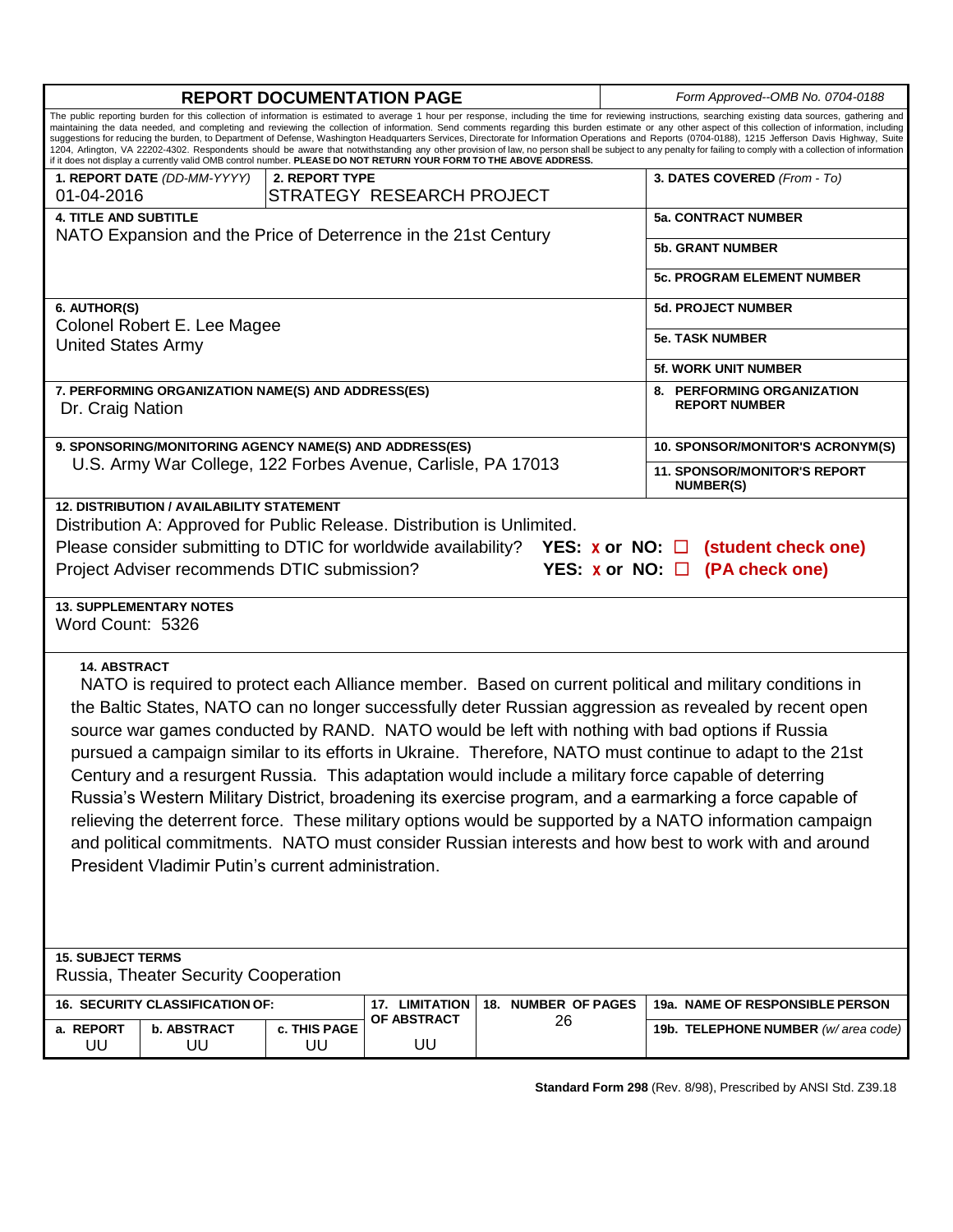## NATO Expansion and the Price of Deterrence in the 21st Century (5326 words)

### **Abstract**

NATO is required to protect each Alliance member. Based on current political and military conditions in the Baltic States, NATO can no longer successfully deter Russian aggression as revealed by recent open source war games conducted by RAND. NATO would be left with nothing with bad options if Russia pursued a campaign similar to its efforts in Ukraine. Therefore, NATO must continue to adapt to the 21st Century and a resurgent Russia. This adaptation would include a military force capable of deterring Russia's Western Military District, broadening its exercise program, and a earmarking a force capable of relieving the deterrent force. These military options would be supported by a NATO information campaign and political commitments. NATO must consider Russian interests and how best to work with and around President Vladimir Putin's current administration.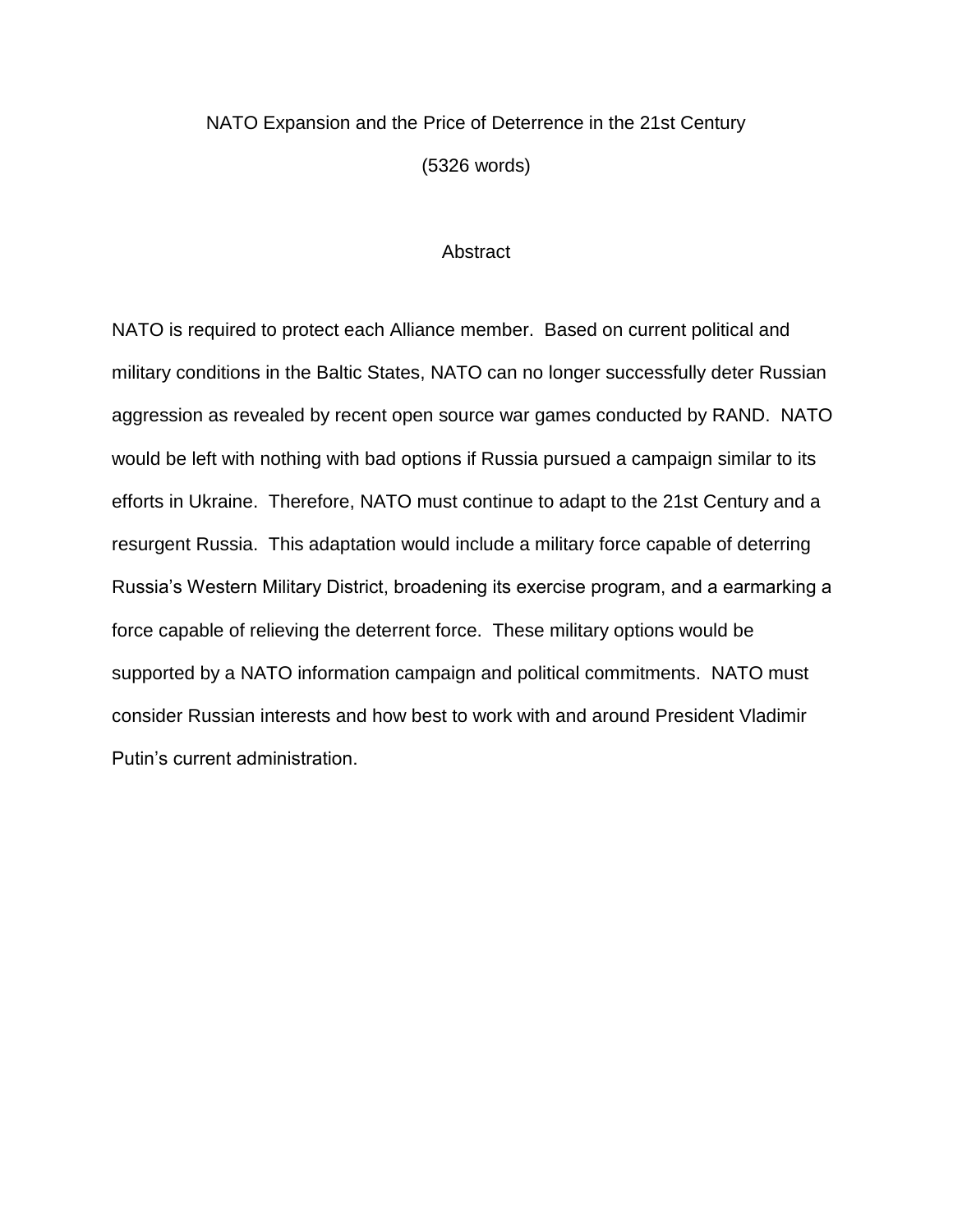### **NATO Expansion and the Price of Deterrence in the 21st Century**

[I believe the U.S. already understands and will understand more and more](http://www.brainyquote.com/quotes/quotes/v/vladimirpu452534.html?src=t_russia)  [that only a strong Russia will respond to the genuine interests of the](http://www.brainyquote.com/quotes/quotes/v/vladimirpu452534.html?src=t_russia)  [United States.](http://www.brainyquote.com/quotes/quotes/v/vladimirpu452534.html?src=t_russia)

 $-M$ ladimir Putin<sup>1</sup>

With the collapse of the Soviet Union in 1991, the North Atlantic Treaty Organization (NATO) and the United States regrettably relegated Russia to the political sidelines despite its centuries-long historical impact on European affairs, seat on the UN Security Council and huge nuclear arsenal. Simultaneously, the West collectively failed to fully integrate Russia into western institutions. The collapse of the Soviet Union and its crumbling economy created conditions for the eventual rise of fervent Russian nationalism. The West's inability to cultivate a closely aligned Russia now has strategic ramifications in 2016 and beyond.

In the aftermath of the Cold War and German reunification, NATO and the United States demobilized hundreds of thousands of forward stationed Soldiers and discarded standing general defense plans that were regularly exercised demonstrating real deterrent effect against the Soviet threat. In a series of RAND corporation war games between 2014 and 2015, David Shlapak and Michael Johnson concluded that Russian Federation forces operating from the Western Military District and Kaliningrad Oblast would capture all three Baltic States' capitals in 36-60 hours of active combat operations.<sup>2</sup> Based on current force postures between NATO and the Russian Federation, the United States and NATO cannot militarily deter Russia aggression against NATO's Baltic member states. There would be serious strategic ramifications for the United States and NATO if Putin's Russia decided to test NATO's Article V commitments based on its military actions in Georgia and Ukraine.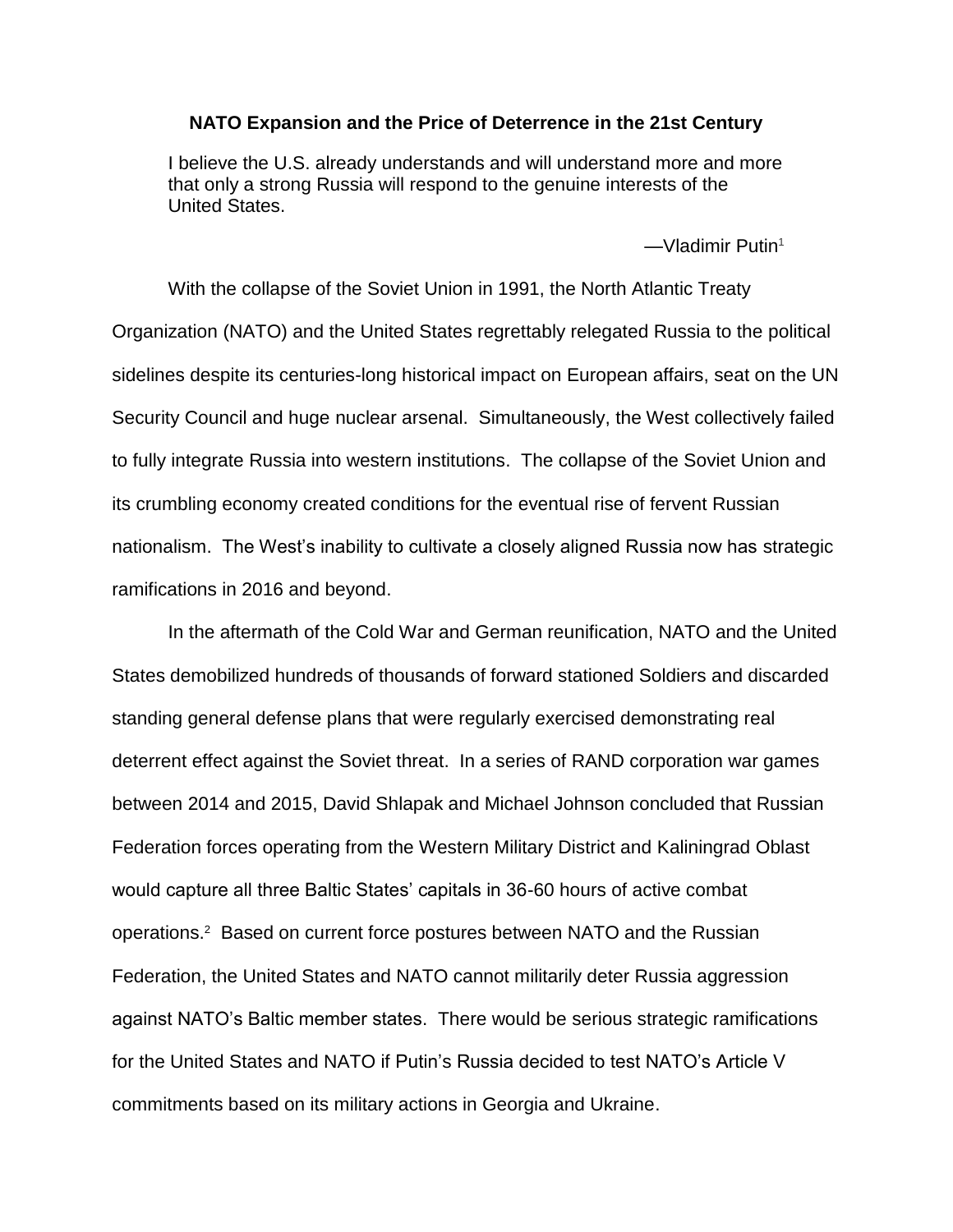Despite Russia's local superiority in the Baltic States, there is still time to change both political and military calculus to prevent hostilities. From a military perspective, NATO and the United States must change the military calculus that the RAND survey illustrated with regard to Russia's military capabilities resident within its Western Military District. NATO basing requirements, military force levels, and mission command authorities must change to successfully deter Russian capabilities. NATO and the United States must aggressively pursue an information campaign amplifying President Barack Obama's Tallinn speech on September 3, 2014. In his remarks he stated, "Article 5 is crystal clear: An attack on one is an attack on all. So if, in such a moment, you ever ask again, "who will come to help," you'll know the answer -- the NATO Alliance, including the Armed Forces of the United States of America!"<sup>3</sup> On the diplomatic front, the West must also better recognize Russian strategic interests. Viewed from Moscow, NATO expansion and American capabilities threaten Russia's existence and interests. Through transparency and political realism, the West can reduce friction with a Russian Federation that is a global competitor again.

### The Current Military Reality in the Baltic States

David Shlapak and Michael Johnson's RAND study appears to be one of the best open source war game products available to analyze the current military posture. It correlated closely with other open source documents available, though other sources may provide a different analysis. Simple geography gives Russia a marked advantage in a failed deterrence scenario. All three nations are severely exposed to Russian military power. From the Russian border to the Estonian, Latvian and Lithuanian capitals is between 200 and 300 kilometers – a quick one day drive for mechanized forces.<sup>4</sup> Although there are some physical barriers (lakes, rivers and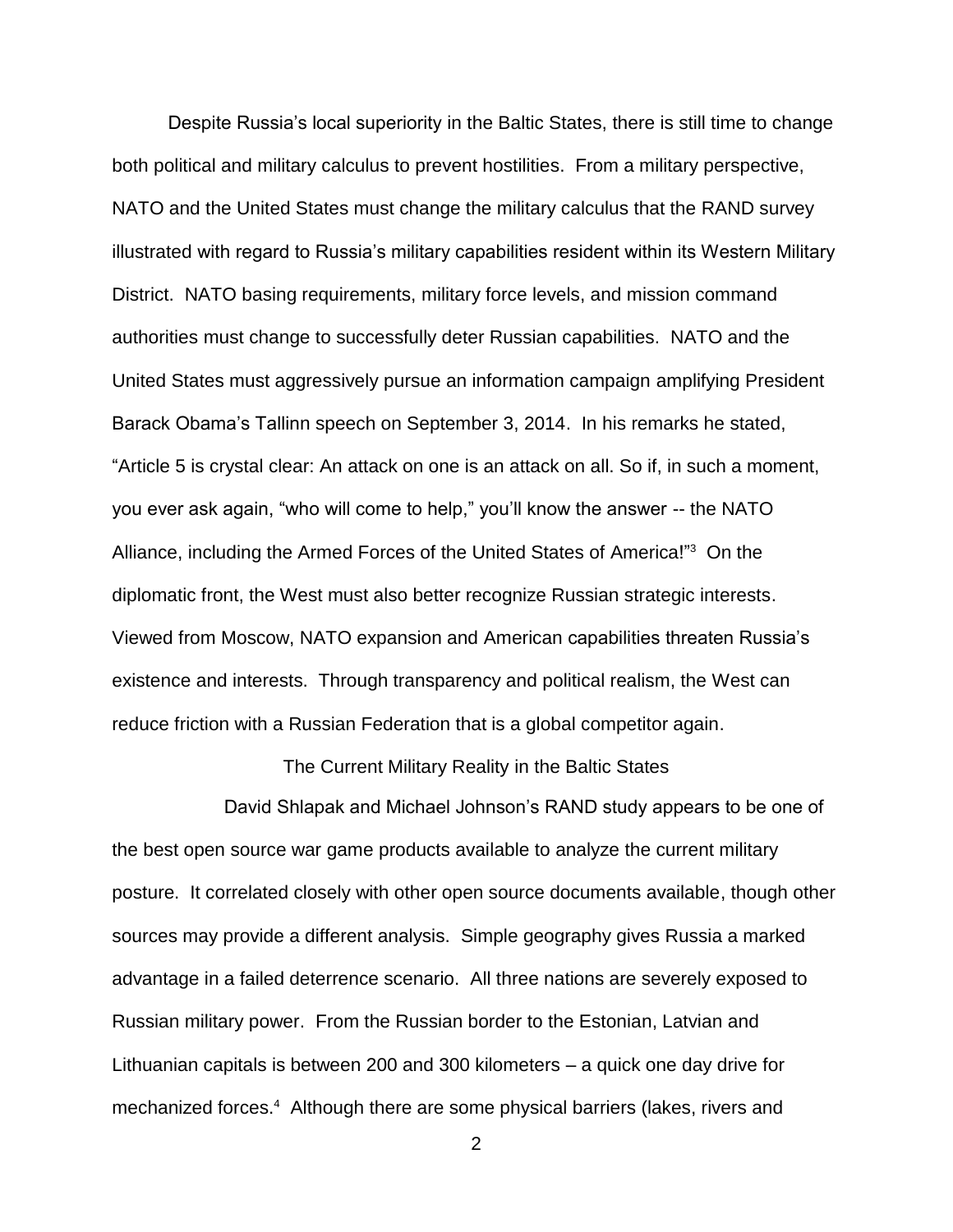forests), the highway network does allow for rapid ground movement. The Kaliningrad Oblast and Baltic fleet provide Russia with an extended area access denial (A2D) envelopment that can interdict NATO air, sea and ground reinforcements.<sup>5</sup> The bottom line is that the Baltic nations are located at extended distances from the majority of NATO lines of communication and all routes to reinforce them from Central Europe are tenuous.



Figure 1. NATO's Old and New Front Lines<sup>6</sup>

The Baltic States' border with Russia is roughly equivalent to the intra-German border during the Cold War. In the 1980s, NATO defended the German border with eight Army Corps with 20 divisions. Today, the Baltic States have nine infantry (light and motorized) battalions and two mechanized battalions, plus whatever Allied rotational forces are in country.<sup>7</sup> According to the Army Times, these rotations are typically of battalion or company size for the United States from the 2d Cavalry Regiment (Stryker), the 173d Airborne Brigade or the regionally aligned Armored Brigade. Other NATO countries also have rotational forces in the area of operations, but their presence in country is limited in time and numbers. In the Russian Western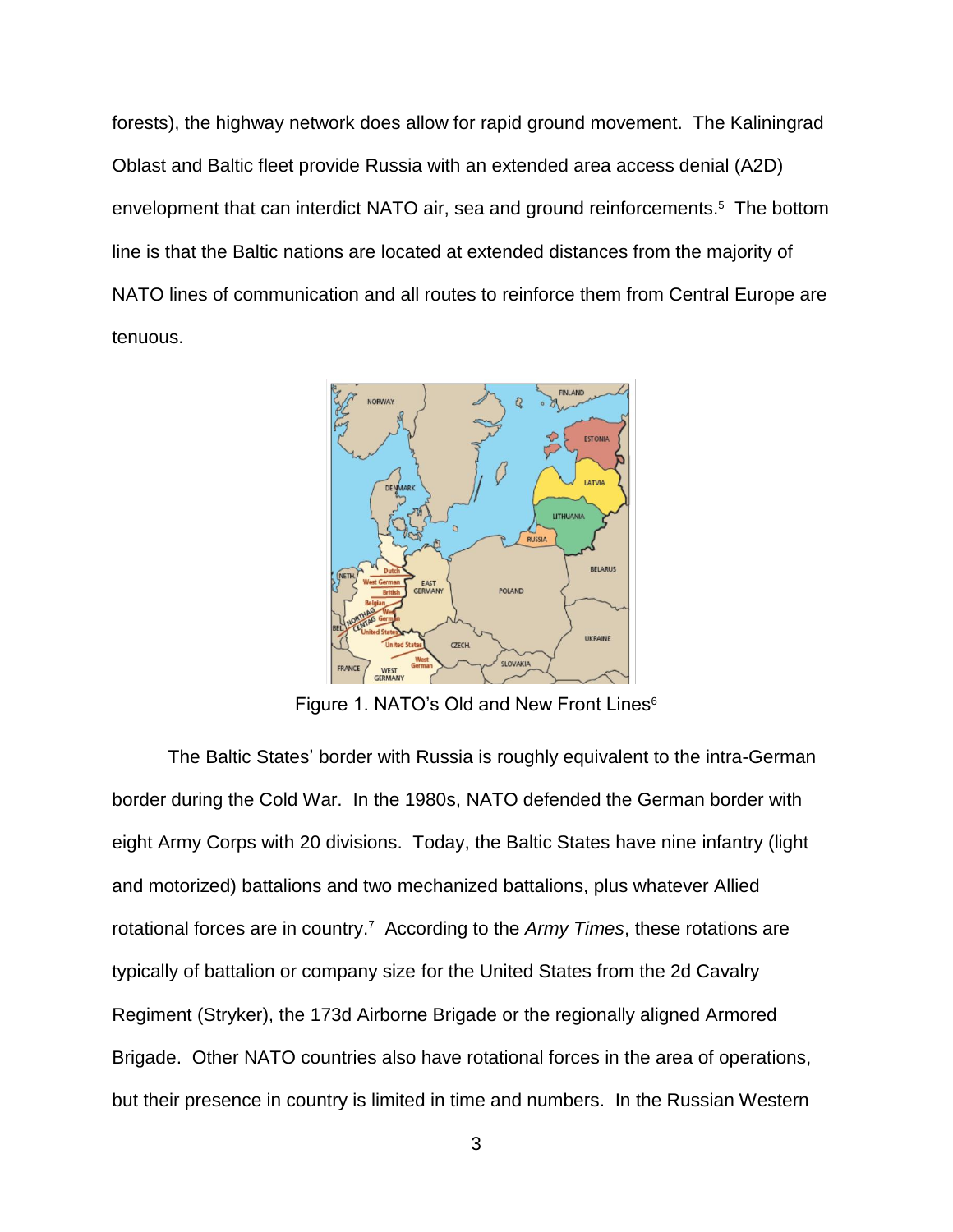Military District, RAND estimates that four tank, five mechanized, five motorized, eight airborne and three naval infantry battalions are likely available.<sup>8</sup> These battalions possess significant firepower and mobility advantages when compared to their Baltic counterparts. Additionally, Russia will have the preponderance of artillery with up to ten artillery battalions supporting their possible maneuver plans.<sup>9</sup> NATO will not have air superiority. Russia will have the capability to impose local air superiority whenever it wishes to support operations and subject NATO ground formations to air attack.<sup>10</sup> Russia naval and air assets will prevent NATO from using the Baltic Sea as a reliable line of communication. In RAND's war games, Russian advantages in ground maneuver and joint fires enabled it to rapidly destroy NATO military formations and seize critical objectives. NATO reinforcements did not arrive in time to alter Russian military gains.<sup>11</sup>

As it stands now, Russia could feasibly seize all three Baltic nations and force NATO to acquiesce to their aggression, counter-attack to eliminate Russian occupying forces, or escalate the conflict through other means. All three choices are less optimal and significantly more costly than pure pre-conflict deterrence.<sup>12</sup> NATO and the United States must change the military calculus in the Baltic in order to successfully deter Russian military capabilities and its inherent geographic advantages. This is not a US problem, it is a NATO problem.

First and foremost, NATO and the United States must forge political consensus within the Alliance (and within their domestic governments as well) in order to meet the defense spending goals agreed upon at the NATO summit in Wales in 2014. According to US defense officials, only four NATO countries, the US, UK, Greece, and Estonia, will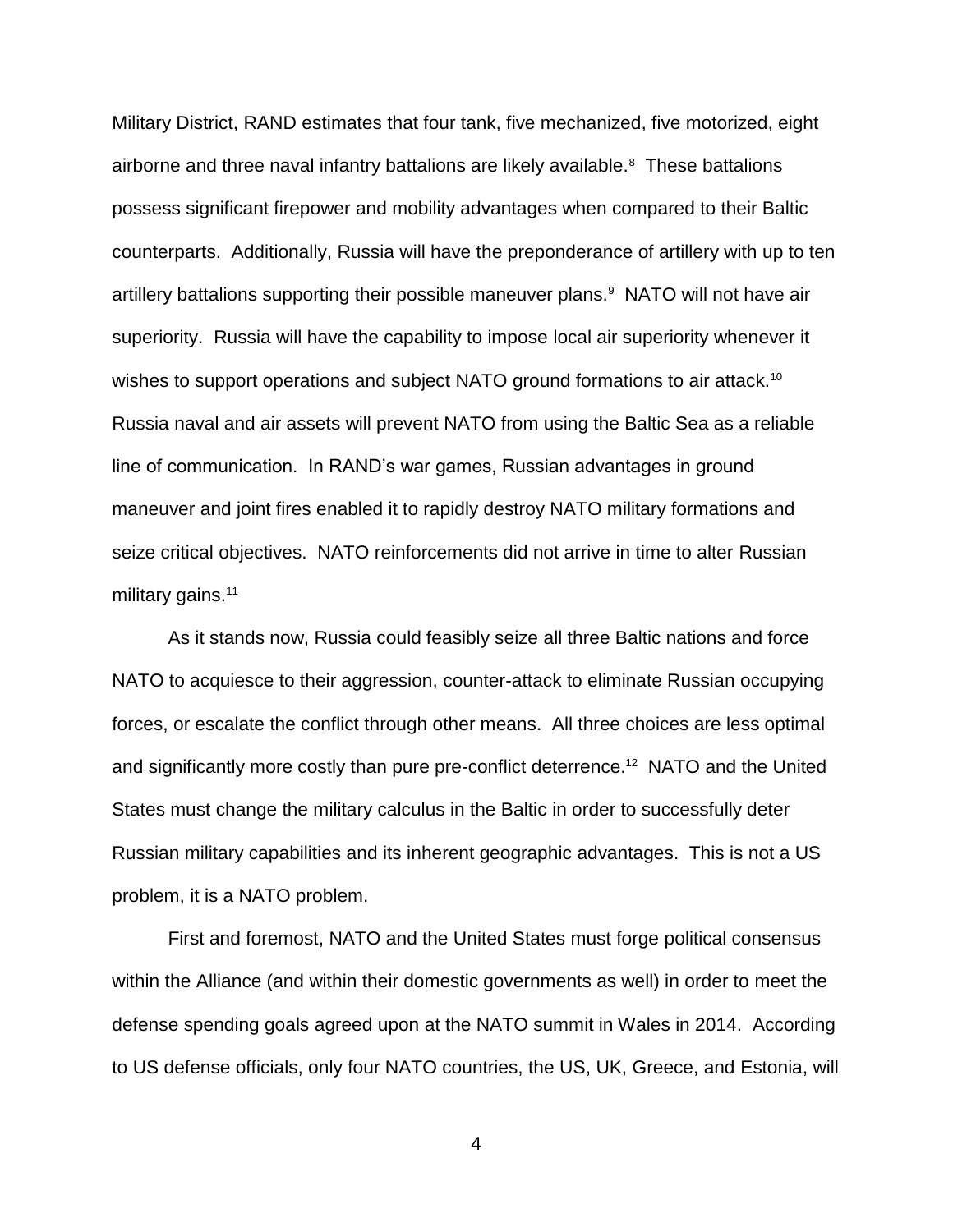meet 2 percent GDP spending goals in 2015.<sup>13</sup> While the Ukraine crisis spurred planned increases in Eastern Europe, the rest of the Alliance has not followed suit. As of late 2015, American defense spending accounts for 70 percent of the Alliance's defense spending, 20 percent more than during the Cold War.<sup>14</sup> With the Russian Federation steadily modernizing its military despite its oil price depressed economy, NATO must match Russian modernization and current capabilities to provide effective deterrence. US political leadership will be required to forge consensus throughout the Alliance, but this is just the start of the problem.

If and when NATO meets its spending obligations, NATO military readiness and capabilities must be integrated. Certain deployment authorities should be delegated to the Supreme Allied Commander, Europe (SACEUR) to better respond to hybrid threats prior to conventional hostilities. In response to emerging threats in 2003, NATO created the NATO Response Force (NRF) that consists of 13,000 to 20,000 troops. Operational command of this force alternates between NATO's two standing joint force commands in Brunssum, The Netherlands and Naples, Italy. It is directly controlled by the SACEUR but can only be deployed after approval by the Atlantic Council.<sup>15</sup> This slows its ability to deploy quickly. Additionally, it has not deployed in large numbers on an emergency deployment exercise (EDRE) situation. NATO should authorize the SACEUR to deploy this force as he sees fit within NATO's area of operations based on military conditions in lieu of complete political understanding. Additionally, SACEUR should have this authority with not just the NRF, but designated national forces on a rotational basis as well. These measures would help deter Russia from resorting to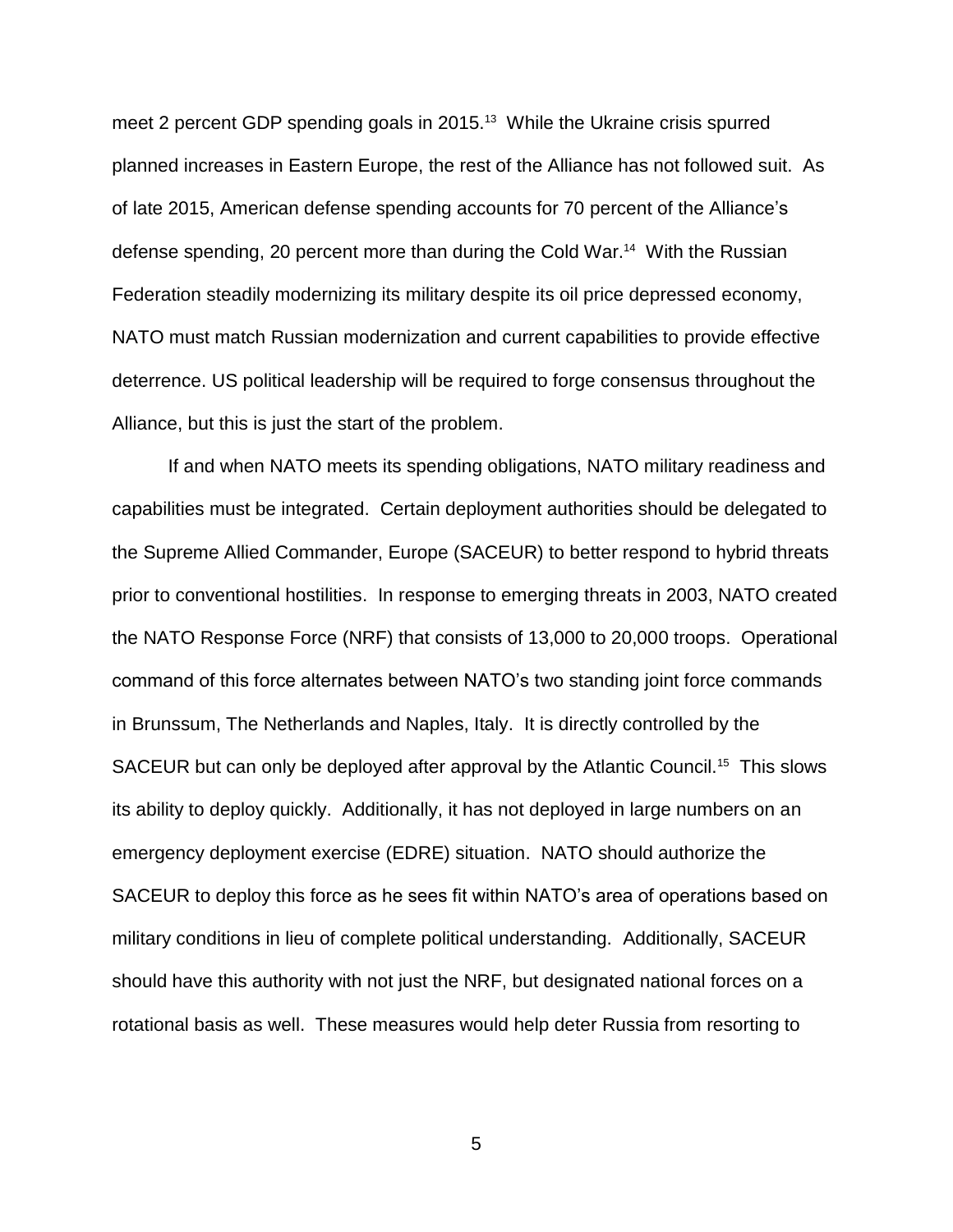hybrid (read deniable) military actions such as those that they successfully accomplished in Crimea.

After the Ukraine crisis, NATO created the Very High Readiness Joint Task Force (VJTF). This is a joint force headquarters consisting of a multifunctional brigade sized element consisting of five maneuver battalions, maritime, air, a chemical/nuclear battalion and special operations forces.<sup>16</sup> It is capable of deploying in 48 hours. This makes it a more credible deterrent force than the NRF; however, this force's capability to deploy in 48 hours is still not quick enough to get to the Baltic States if Russia achieves strategic surprise as it has done with several snap exercises conducted by the Western Military District. Should Russia again achieve strategic surprise, even the VJTF will not arrive in the Baltic theater of operations quick enough to alter the ground situation.

If NATO's standing response and Baltic State national forces are insufficient to deter Russia, then NATO needs to pursue a different strategy. Based on current mission statement defined by NATO's Article V mutual defense clause and the resources available to the Alliance as whole, this is not an insurmountable problem. In the RAND study, their war games indicated that NATO required seven maneuver brigades, three of them armored, backed with NATO air and naval power to slow down the Russian offensive. 17

NATO should deploy a standard rotational joint force operating in the Baltic nations. One NATO multinational corps could take the joint task force headquarters for one year. From its standing force pool, NATO could then rotate brigade combat teams and enabling assets in direct coordination with the Baltic States' defense forces on six,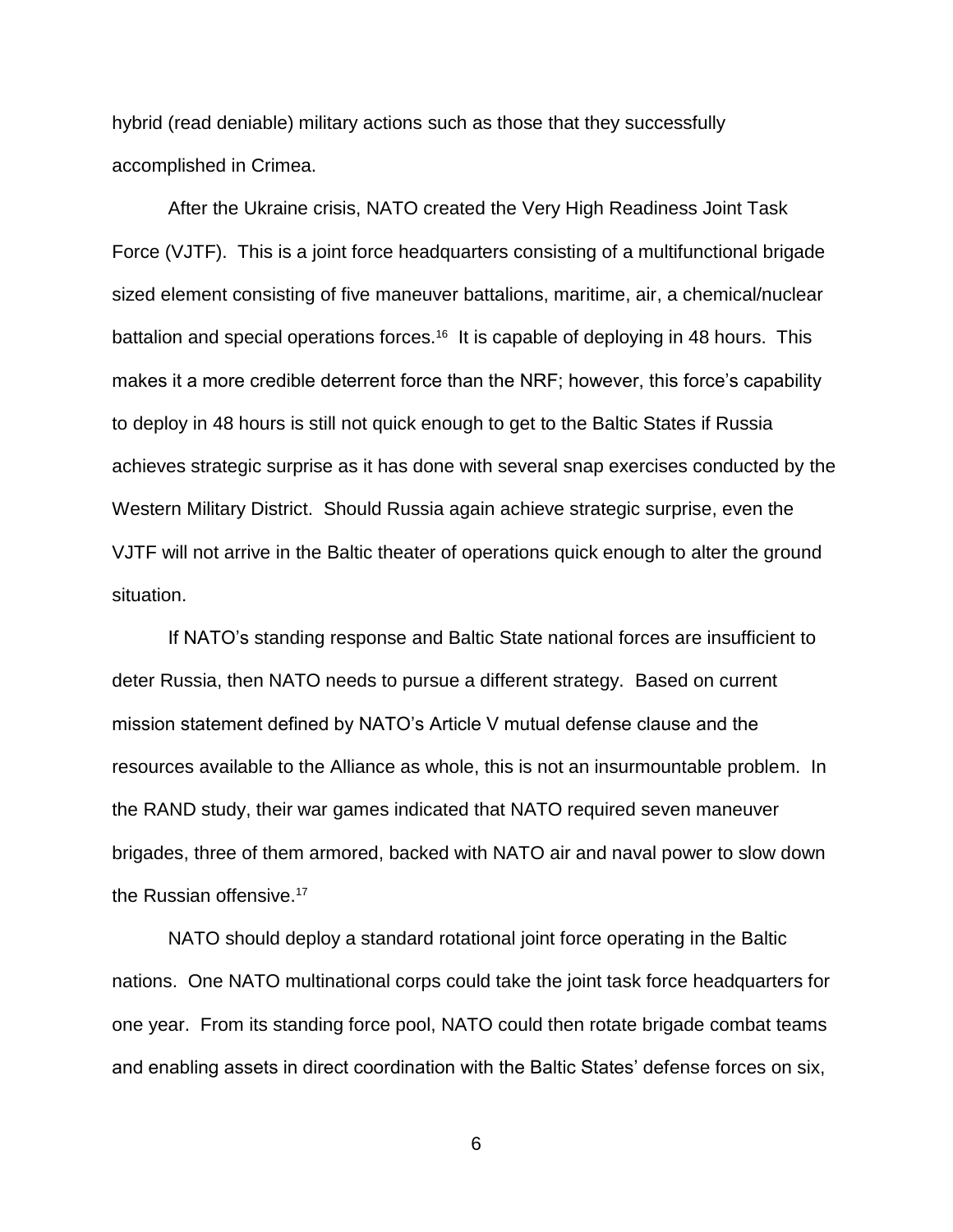nine or twelve month rotations depending on national caveats. From non-Baltic States, NATO should be able to generate armored brigade combat teams and enablers as rotational forces, allowing Estonia, Latvia and Lithuania to concentrate their armed forces on homeland defense. This puts a large rotational force, not capable of offensive operations, on the ground prior to hostilities. These forces could then practice 1980s REFORGER-like (Return of Forces to Germany) exercises designed to integrate each rotating force into the general defense plan.

Combined with this rotational force, NATO should consider increasing the Baltic nations' firepower and mobility resident within their military formations through subsidies and equipment support. Based on the terrain, all three nations need a mixed capability to defend in open and complex terrain sets with both mechanized and light infantry formations. These forces must provide the strategic defensive depth within their national borders to counter potential hybrid threats that Russian Special Forces have successfully implemented in Georgia and especially Ukraine.

NATO will need to modernize critical capabilities in order to counter certain Russian capacities. First, NATO units will need to take a hard look at the integration of air defense assets within its maneuver formations. In the US, manpower requirements stripped air defense assets from every maneuver brigade. In a NATO-Russia conflict, especially in the Baltic States, NATO ground units will need to provide their own tactical air defense coverage in addition to theater integrated air defenses. In RAND's war games, Russia hammered NATO ground units with joint fires.<sup>18</sup> Second, NATO's maneuver formations need active defense suites (ADS) to counter Russian anti-tank missiles (ATGM). Latest generation Russian "Kornet" ATGM's can penetrate the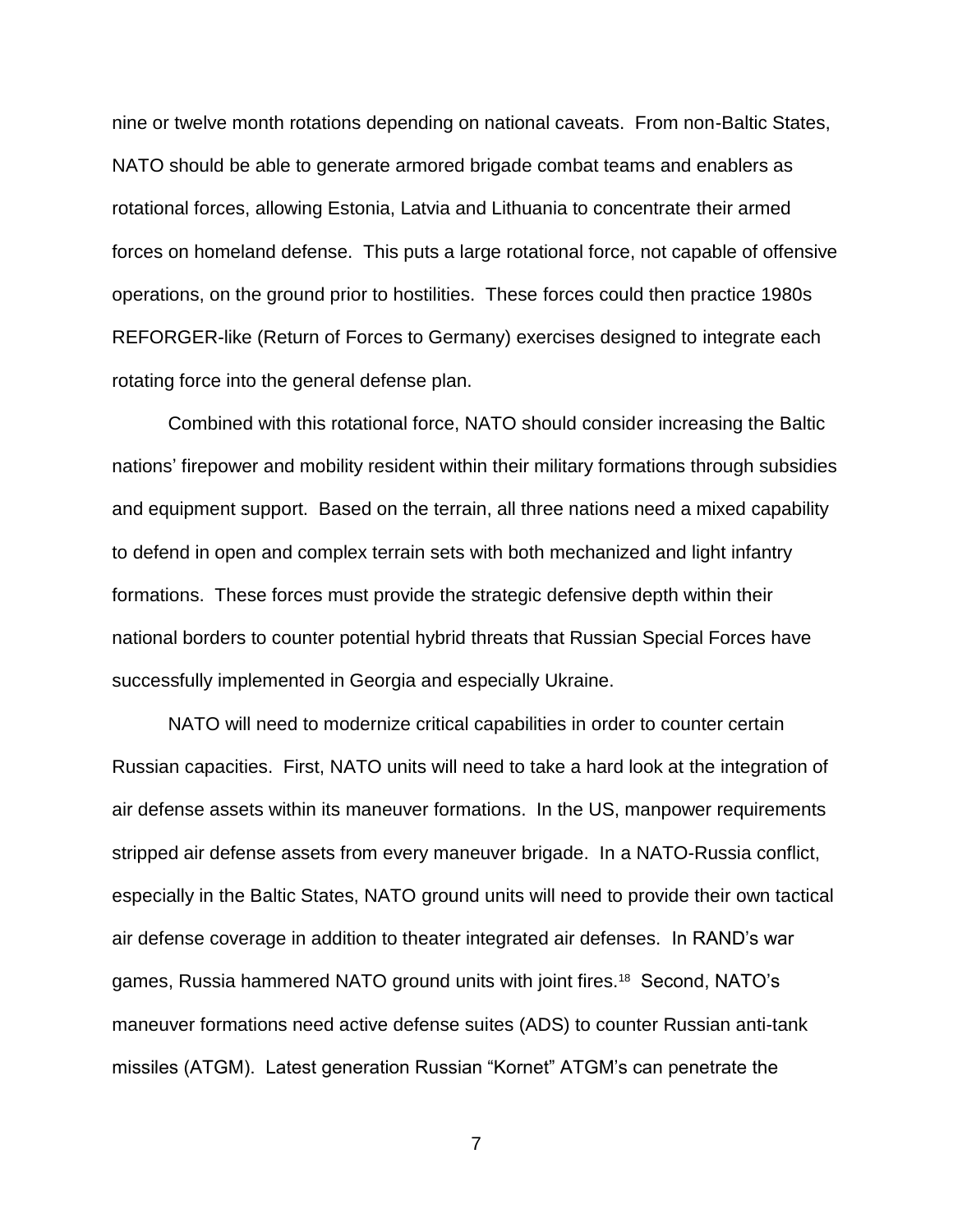M1A2's armor with a five to eight kilometer range. This generates a range advantage for Russian maneuver units equipped with it. Third, the United States needs an extended range FGM-114 Javelin missile. Both the 2d Cavalry Regiment and 173d Airborne's primary tank killing system is this missile. The Javelin's relatively short range puts US forces inside Russian engagement zones. Finally, NATO must develop better electronic warfare (EW) capabilities resident within ground formations. While NATO maintains tremendous capacity to conduct EW, much of it resides within the joint air component. Brigade combat teams do not have the means to find Russian EW suites without help from higher headquarters' assets and they should have the means.

NATO should also develop a credible relief (counter-attack) force based in central Europe, possibly assigned to 1<sup>st</sup> German-Netherlands Corps in Munster, Germany or Multi-National Corps Northeast in Szczecin, Poland. This formation should also be a Corps-sized element, most likely consisting of US, German, French, British and Polish mechanized units. This formation would provide a second echelon of sufficient size to render effective relief of NATO forces stationed further east. Part of this formation's mission will have to be neutralization of the Kaliningrad Oblast. It is not required to occupy the oblast, but it is necessary to neutralize the effects Russian Federation forces can exert from within it. It will need to be able to conduct offensive unified land operations at distances exponentially greater than Britain's XXX Corps did in Operation Market-Garden in September 1944. If required, this formation must succeed, unlike the Allies at Arnhem.

When reviewing potential deployments, the Conventional Forces on Armed Forces in Europe Treaty should be considered. Initially signed in 1990, it was updated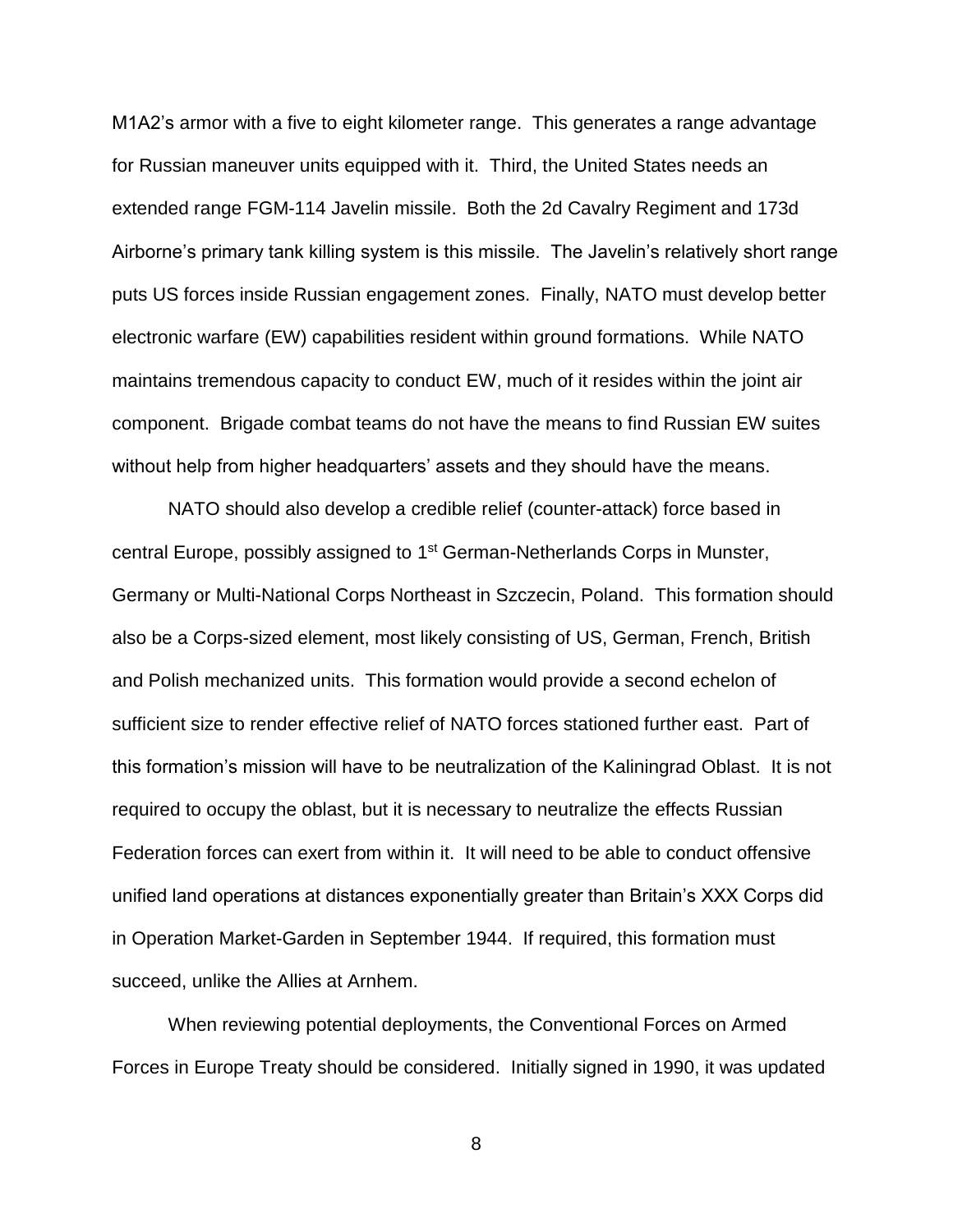again from 26-31 May 1996. This treaty limited the locations and numbers of conventional combat systems that Russia and NATO are allowed to maintain in Europe from the Urals to the Atlantic. Both sides were limited to 16,500 battle tanks and 27,300 armored combat vehicles operated by active forces. Additional combat platforms could be held in storage and the treaty included a verification regime.<sup>19</sup> However, this treaty is no longer practically enforced by either side. NATO declined to ratify an updated treaty after Russian operations in Georgia and its continued military presence in Moldova. Russia refused to abide by the treaty after continued NATO expansion east starting in 2007. In 2015, Moscow announced, "The Russian Federation has taken the decision to halt its participation in meetings of the [consulting group] from March 11, 2015. Therefore, Russia is ending its actions in the Treaty on Conventional Armed Forces in Europe, announced in 2007, completely." <sup>20</sup> Although the treaty may still be on the books, with the Russian Federation's withdrawal, the treaty no longer limits NATO deployments in any way.

Most of these recommendations do not require additional forces; they do require reorganizing the Alliance's combat forces and the will to maximize their defensive effectiveness and deterrent value. They require additional funding for readiness, training and ensuring interoperability. They require political will to station forces forward against a focused threat. They do require NATO to adapt to Russian strengths. These measures require NATO members to authorize the SACEUR to deploy and support national forces operating in both the Baltic covering force as well as the Central European Counter-Attack force in light of Russian hybrid operations and its effective information campaign with Russian Diasporas. These changes significantly alter the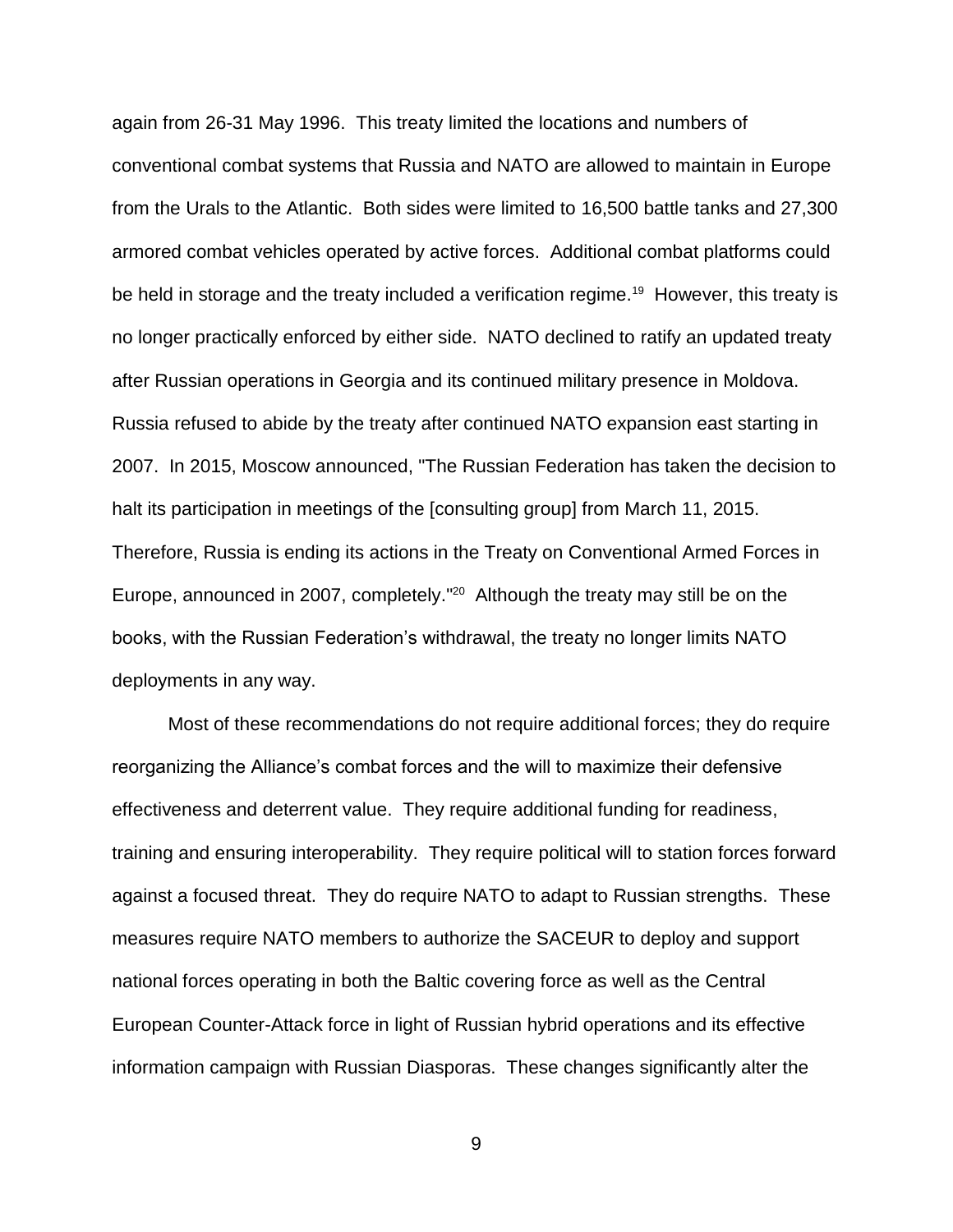military calculus in the region, significantly increasing NATO's deterrent effect vis-à-vis Russia.

### The NATO Information Effort

The changes in NATO's military posture by themselves will not achieve the desired deterrent effect. NATO's information campaign should incorporate three lines of effort: political leverage and commitment, theater security cooperation and economic independence. President Obama's Tallinn speech and subsequent NATO public statements are a good start point. NATO must demonstrate its ability to deter Russia. In this regard, NATO should revamp its military exercises, ensuring the international media reinforces its messaging. The Alliance also should continue to reduce its economic dependency on Russian petroleum resources. Under President Putin, Russia has not hesitated to play the gas card to alter the local domestic politics of nations dependent on Russian oil.<sup>21</sup>

Politically, NATO and American leaders continue to say all the right things with regard to Article V. However, deeds have not followed as rapidly as the words. From 2010 to 2014, NATO budget outlays declined 8 percent in real dollar terms and 20 percent when compared to Cold War fiscal outlays in 1990.<sup>22</sup> The rest of the Alliance needs to contribute to their collective defense and not free ride under the US security umbrella. Based on fiscal outlays, several new members of NATO cut their defense spending after gaining admission.<sup>23</sup> The only good news is that Russian aggression in Ukraine forced some NATO nations to reconsider their fiscal priorities. In 2015, nine NATO nations increased their spending or sped up equipment acquisition time lines. $^{24}$ 

Despite being pushed by the SACEUR, General Phillip Breedlove, NATO reform is moving more slowly than he would wish. General Breedlove stated in his "from the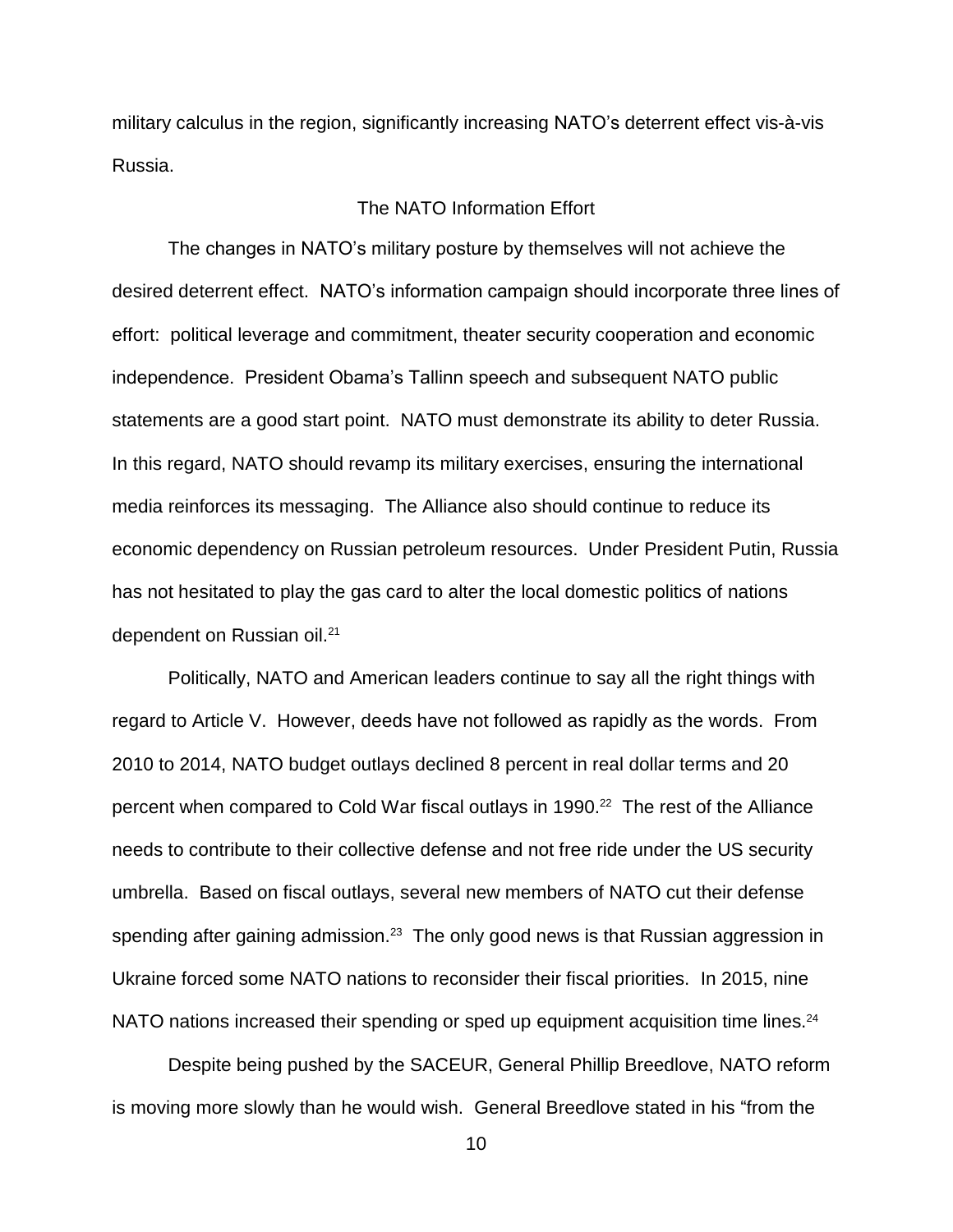cockpit letter", "The effectiveness and sustainability of these strategies, in the 21st Century Security Environment, must be rooted in operative alliances and legitimate institutions invested in synchronized lines of effort. Whatever the final form our adaptation measures take, they must be affordable and sustainable, so that NATO can effectively respond to emerging threats in the long run over what is likely to be an extended period of global instability."<sup>25</sup> Reading between the lines and given other statements General Breedlove has made publicly, the pace of change is not fast enough to match Russia's more aggressive capabilities. Gaining consensus in a large alliance will always be slower than dealing with a single nation's ability to mass military resources.

General Breedlove needs political backing from elected politicians to achieve the requirements and provide the authority to allow NATO to adapt to 21<sup>st</sup> Century threats posed by Russia. The political backing would include continued clearly articulated statements by NATO heads of state that confirm every NATO nation's willingness to act in accordance with Article V. NATO nations should authorize SACEUR to rapidly move certain national armed forces across international boundaries. This would enhance NATOs military responsiveness significantly. Finally, they must provide the budget to build readiness, as well as train and equip military units capable of defeating Russian aggression. The US and Germany have both made recent changes that support this direction. In the US, the European Reassurance Initiative (ERI) funds almost \$1 billion dollars for enhanced presence in the European Theater that includes forward basing for a division forward command post, a regionally aligned armored brigade combat team, and a rotational combat aviation brigade. The latest National Defense Act quadruples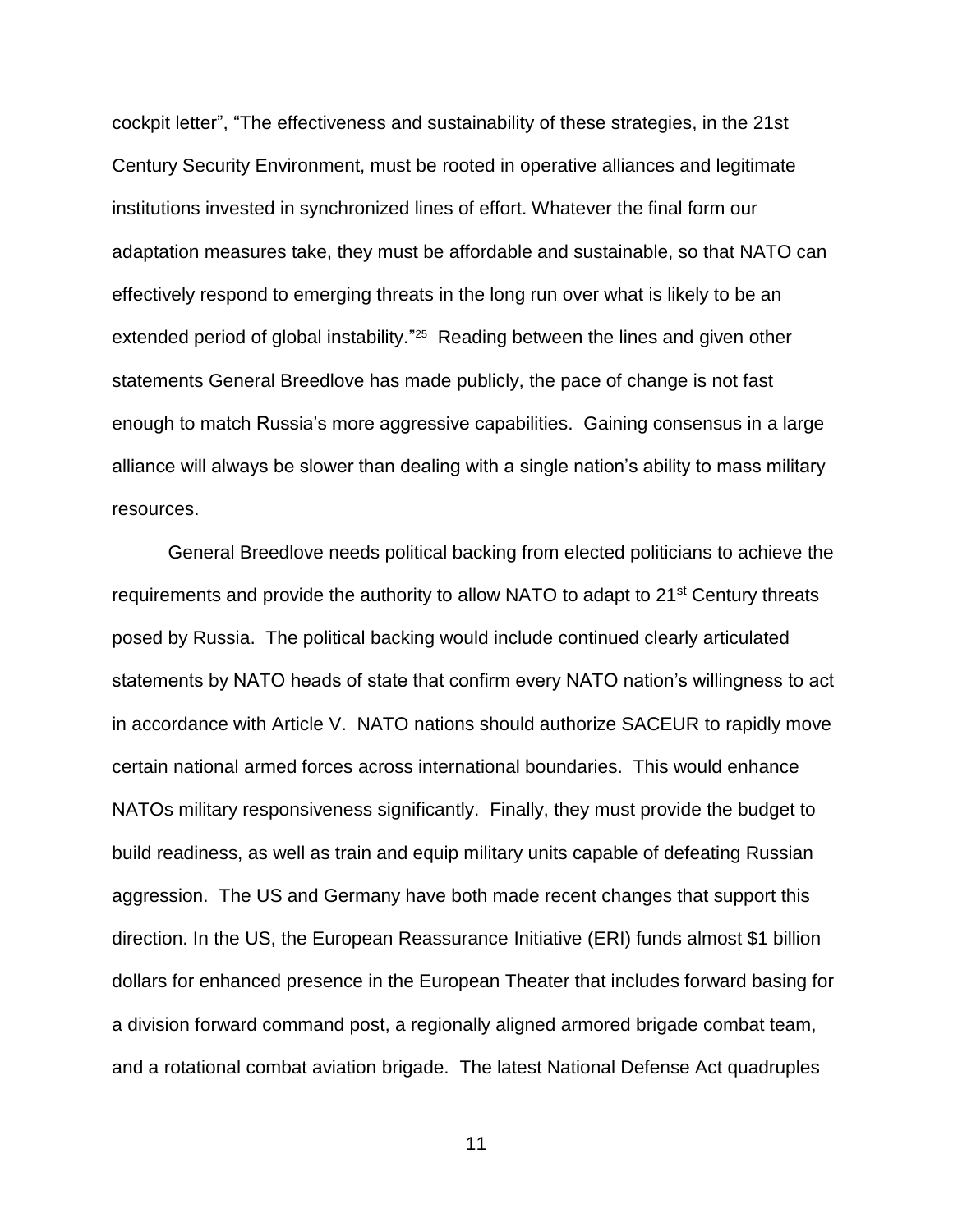ERI funding for EUCOM. The other three US services received similar outlays.<sup>26</sup> Germany intends to bring 100 main battle tanks out of storage and restore them to operational condition by 2017. $27$  Change is possible, but it needs to move faster.

Politically, continued improvements across the Alliance would enhance NATO's second component - the information campaign. This campaign would be directed against three audiences: each nation's own population, the Eastern European nations and the Russian political and military leadership. During the Cold War, NATO executed huge REFORGER exercises that demonstrated will, intent and capability to defend against Soviet Guard Armies. These exercises directly impacted all of Europe with massive reporting, large deployments from the continental United States, maneuver damage to the German countryside and budget costs to move mass formations across the continent. NORTHAG and CENTAG fought Corps-sized mock battles for over a month every other year.<sup>28</sup> Soviet observers were everywhere, to include the Frankfurt Post Exchange. In the late 1980's, there was no doubt in the Western public mind or the Russian military that NATO had the will and ability to defend Germany. NATO needs to recapture the REFORGER spirit in the 21<sup>st</sup> century.

In its Wales Summit declaration on 5 September 2014, NATO's stated that its Readiness Action Plan would "strengthen NATO's collective defense. It also strengthens our crisis management capability. The Plan will contribute to ensuring that NATO remains a strong, ready, robust, and responsive Alliance capable of meeting current and future challenges from wherever they may arise."<sup>29</sup> The plan is a good start covering immediate assurance operations in threatened areas and committing to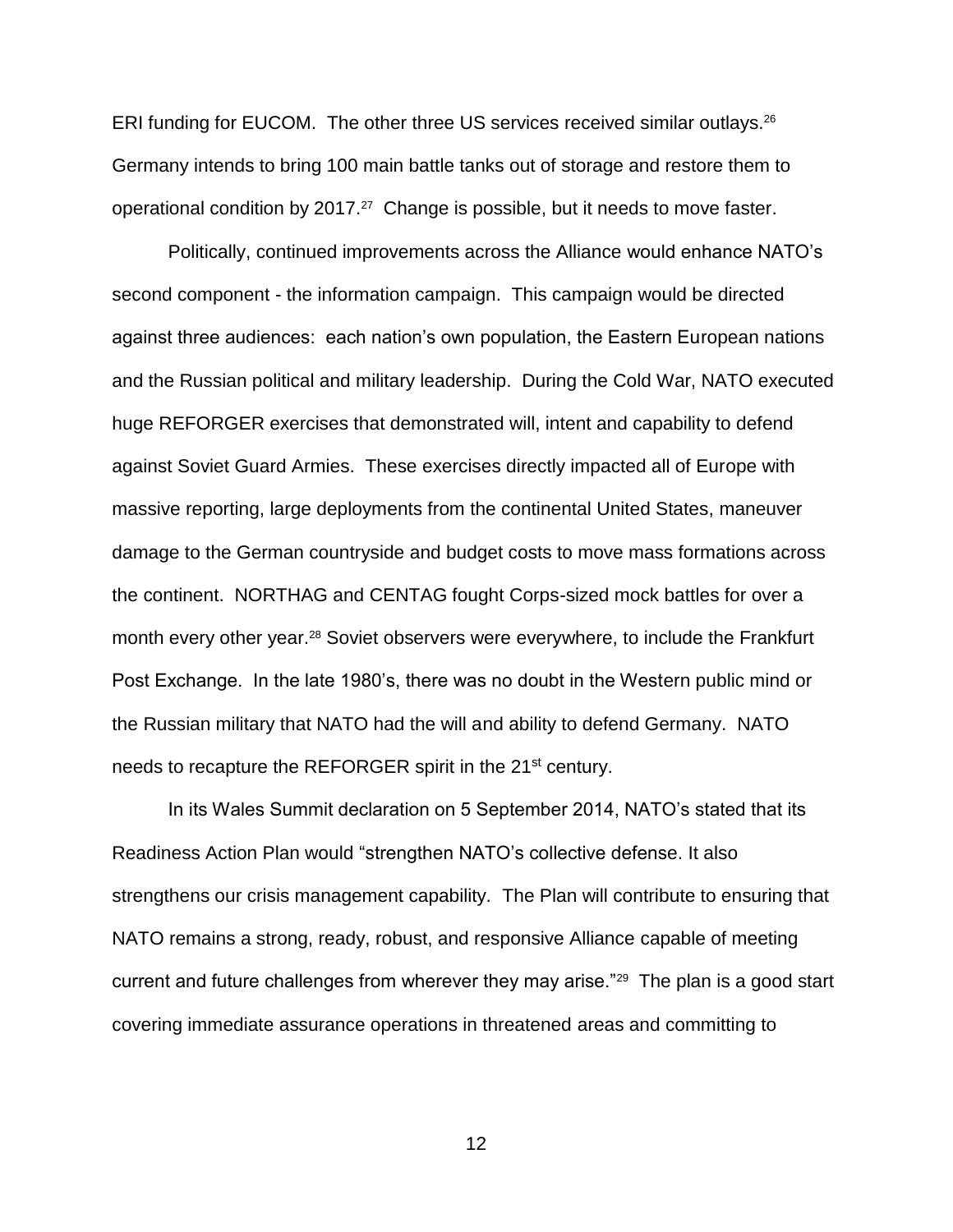generating adaptations to deal with long term threats along NATO's southern and eastern edges. Peeling back the onion reveals its scale and potential problems.<sup>30</sup>

| <b>Exercise Name</b>    | Time      | Location                              | <b>Military Numbers</b> | <b>Type of Exercise</b> |
|-------------------------|-----------|---------------------------------------|-------------------------|-------------------------|
| Joint Warrior           | 11-23 APR | North Atlantic                        | 13,000                  | Naval                   |
| Dynamic Mongoose        | 4-15 MAY  | Norwegian Coast                       | 5,000                   | Anti-Submarine          |
| <b>Baltops</b>          | 5-20 JUN  | <b>Baltic Sea</b>                     | 4,500                   | Amphibious/Naval        |
| Sabre Strike            | 8-19 JUN  | Baltic States and Poland              | 3,000                   | Land                    |
| Noble Jump              | 10-21 JUN | <b>IPoland</b>                        | 2,100                   | <b>VJTF</b>             |
| Trident Joust           | 17-28 JUN | Bulgaria, Romania, Italy,             | 1,500                   | <b>Command Post</b>     |
| <b>Trident Juncture</b> |           | 21 OCT - 6 NOV Spain, Portugal, Italy | 25,000                  | <b>NRF</b>              |

Table 1. NATO's Scheduled Exercises

This is just a partial listing of NATO's scheduled exercise, including what Supreme Headquarters, Allied Powers Europe (SHAPE) deemed most important on its own webpage. NATO has conducted hundreds of other exercises throughout the continent as well. Significantly, the VJTF conducted its first exercise in Poland and the NRF practiced operations in Portugal, Spain, Italy and adjoining seas.

Exercise Trident Juncture illustrates part of the information campaign problem. Although NATO addressed many key training objectives for adapting to future operations, reviewing the exercise's own scenario statement does not clearly articulate NATO resolve to deter Russia. In its basic scenario statement Trident Juncture states, "Rising political instability, ethnic tension and persisting socio-economic challenges are climaxed by a blatant invasion of one state's territory by another. Ultimately, the crisis leads to an UN-mandated and NATO-led, non-Article V Crisis Response Operation under Chapter VII of the Charter of the UN, in a region far from NATO's home territory." <sup>31</sup> Trident Juncture 2015 further attempted to train NATO forces to execute: operations in a high-intensity, joint war fighting situation; countering hybrid warfare threats; practicing Theatre Ballistic Missile Defense (TBM), cyber; chemical, biological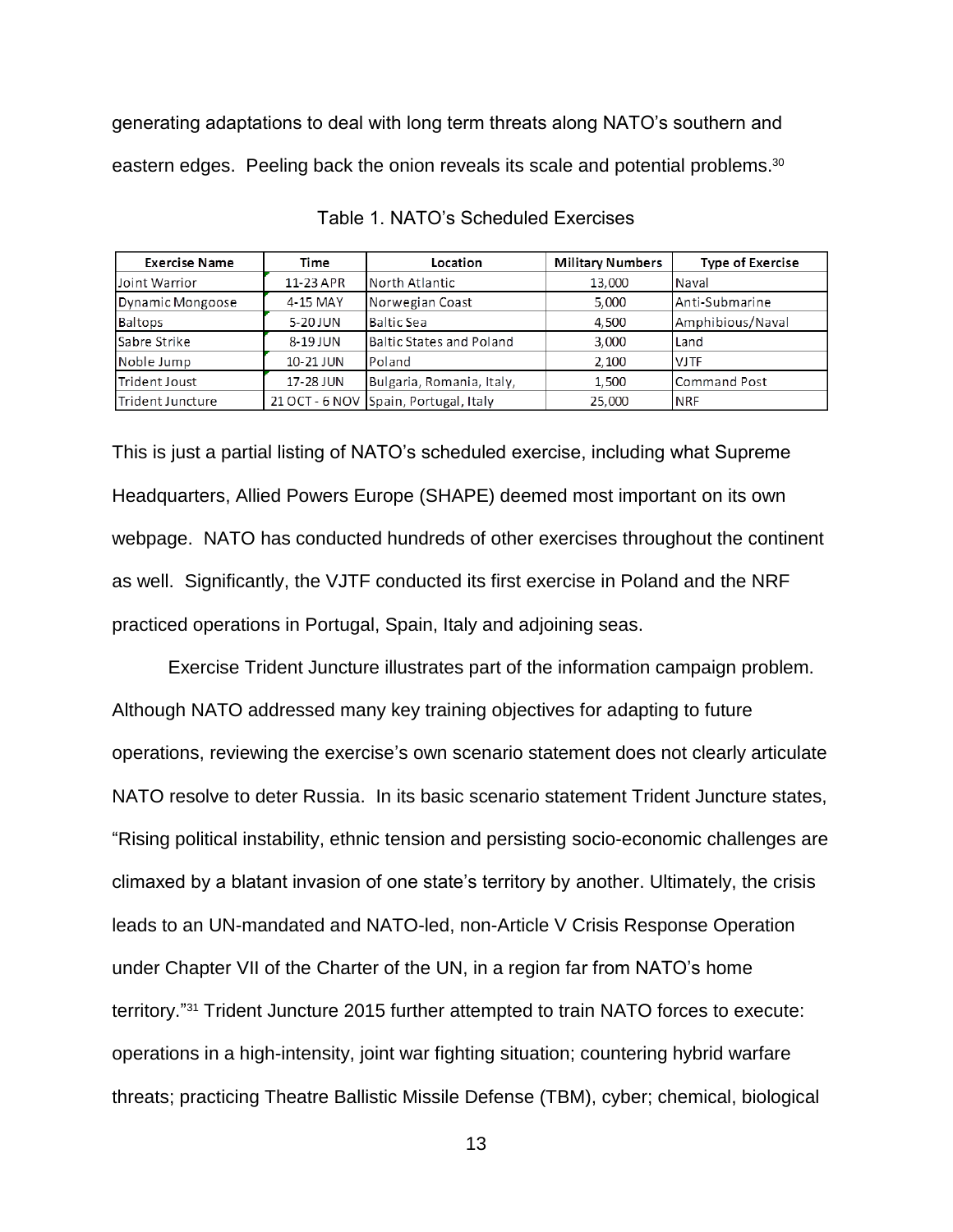and radiological defense; violence against civilian populations; and preventing humanitarian crisis. These mission sets would be executed while "wielding soft power and public diplomacy and countering a deceptive and controlled media environment and its effects."<sup>32</sup> Although these training objectives helped train the NRF to execute its mission, it does not challenge the Alliance to meet Russian aggression under Article V conditions.

In the given scenario, the Alliance gets substantial strategic warning – specifically through a UN designated Chapter VII mandate. Russian military leaders fully understand strategic surprise and political and military deception (*maskirovka*) and will minimize strategic early warning. Second, this exercise took place almost as far away from the Baltic as possible. This may be understandable from a political perspective so as to not overly worry Russian leaders; however, it should be noted that the same concerns are not provided by Russian leaders during their snap training exercises conducted on Russian territory. Capstone exercises should be operated under worst case scenarios. A lightning advance into the Baltic States is the worst case scenario for NATO at the present. NATO is not conventionally existentially threatened on any other front. Geographic and current military conditions protect Turkey, Greece, Norway and the Balkan states from similar exposure. Finally, this exercise was a stepping stone. It did not require no-notice emergency deployment to an unknown operating area. NATO's capstone exercise must include these requirements to provide a reliable deterrent to Russia.

NATO's exercise regimen must be conducted with full transparency with Russian leadership. Through various sources and observers, Russia will be cognizant of NATO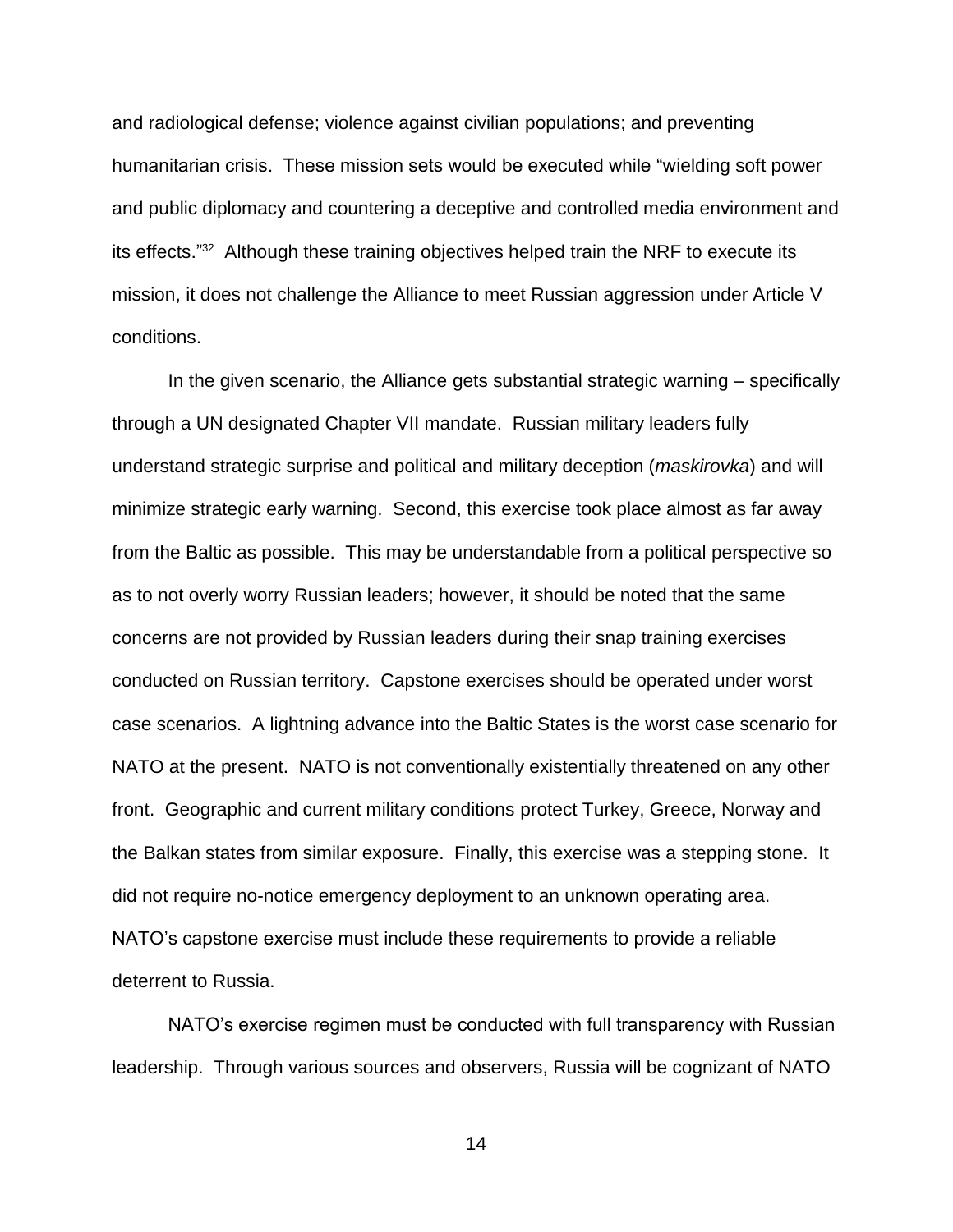activities. Proven speed and power projection capabilities are required to drive this point home to them. NATO's exercise program does not adequately address the public domain. The only exercise that the author is aware of that US mainstream media mentioned at all was the 2d Cavalry Regiment's Dragoon Ride. The Baltic States civilian response to US troops in their country demanded the US media cover it. Follow on Trident Juncture exercises should strive to generate that level of media coverage in locations critical to defending the eastern approaches and in a manner that causes Russia to take pause. More importantly, NATO elected leaders should acknowledge and trumpet what these exercises are about – assuring Eastern Europe's population that NATO can and will defend them. In an era where Europe is concerned over its economy, mass migration, and a resurgent Russia, Ben Franklin's words of old still ring true, "If we do not hang together, we shall surely hang separately."<sup>33</sup>

NATO's has a robust theater security cooperation program. The bulk of these exercises will not generate overt deterrence. They will build capacity and ability to operate in unified land operations with every NATO ally. NATO does this well and will continue to build capacity through bilateral and multi-lateral exercises that operate below the media cut line.

### Russia's New Strategic Vision

Russia's world view is significantly different when looked at through their lens as opposed to from a NATO perspective. While Russia may have lost the prestige of being a true superpower, it never lost its status as a great power. Its nuclear arsenal, geographic size and permanent seat on the UN Security Council ensured a major role in the world. From a western point of view and following decades of Soviet domination, it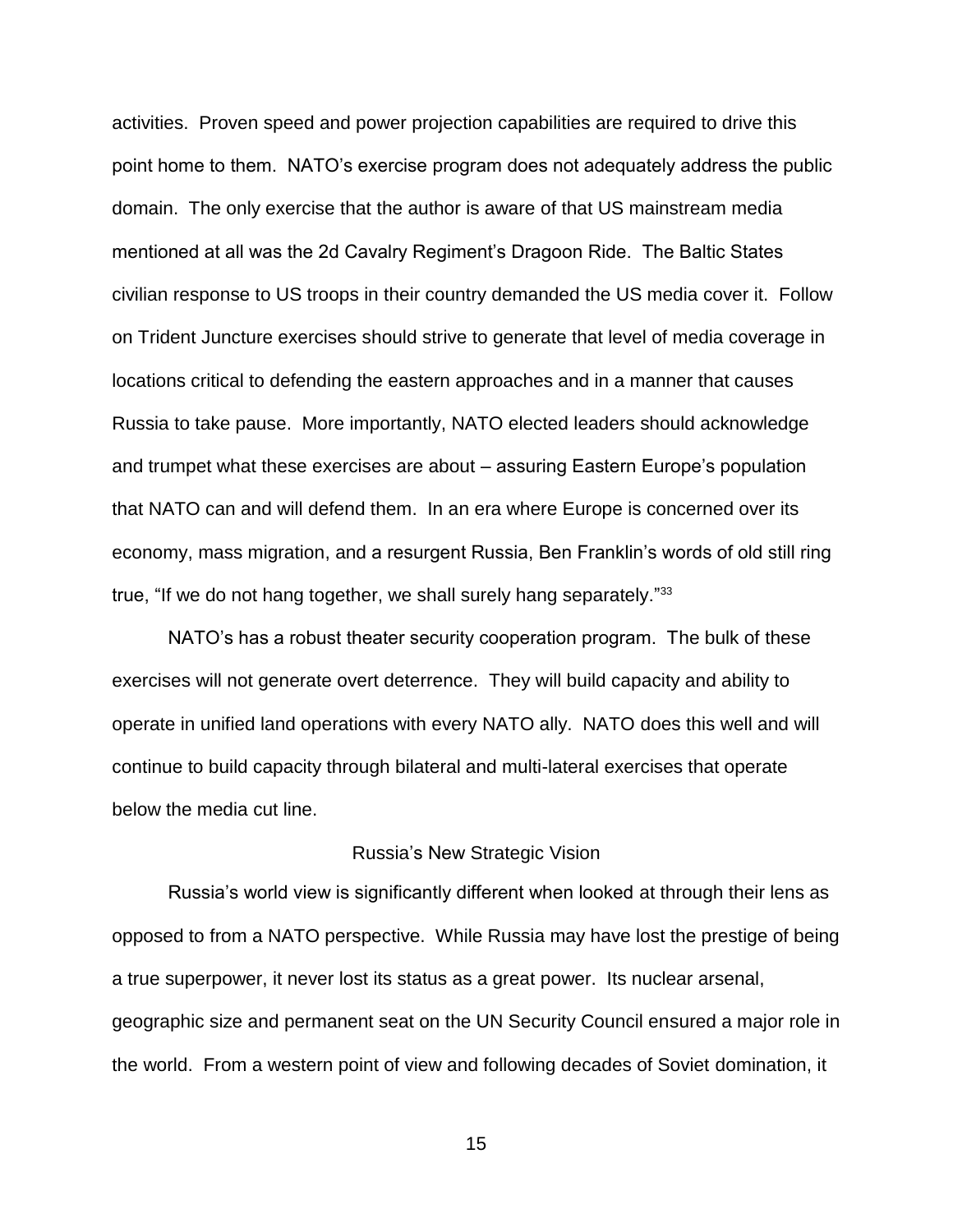was natural that Eastern Europe would democratize, transition to free markets and seek

a new long term security situation. Russia sees it differently.

Alexey Meshkov, Russia's Deputy Foreign Minister recently summed Russian

resentment in a December 2015 article, when he stated,

Today, the situation in the European security sphere is perhaps at its lowest. The current problems did not emerge yesterday: They have been accumulating for years. The prime cause of the serious cooling of the political climate in Europe was certainly not the Ukraine crisis. The roots of the contradictions that came to a head during the conflict in Ukraine go way back to the 1990s… In reality, however, our Western partners proved unprepared for a direct and equal dialogue with Russia, without imposing their approaches and criteria on us. Although the Cold War is history now, its leftovers remained in the minds of many people in the United States and Europe: an ideology of confrontation, hostility and distrust… The opportunistic trend towards the consolidation of the international positions achieved as a result of the Cold War prevailed at the time. Washington and Brussels presumably decided not to abandon the foreign policy mechanisms that had evolved over decades, but use them in a new situation, this time to strengthen their domination in the world. 34

Seen from a Russian world view, this is plausible. It certainly accounts for their change in direction from the 1990's to the present. Under Boris Yeltsin, Russia attempted an "Atlanticist" policy to integrate with Europe economically, reducing strategic arms and even cooperating in Balkan peace keeping operations. 35 A series of events created a backlash in Russia domestic policy that would derail closer affiliation with Europe. First some Russians viewed START II as an unequal concession in reduction of nuclear arms. Russian land based ICBM's took significant cuts against relatively small US cuts despite the fact that the overall number of warheads achieved parity.<sup>36</sup> NATO intervention in the Balkans displeased Russian conservatives. However, two key events shifted Russia from an Atlanticist policy to a Eurasian policy. First has been the enlargement of NATO. NATO has steadily moved into what Russia perceived as its traditional sphere of influence. The second was the Bush administration's unilateral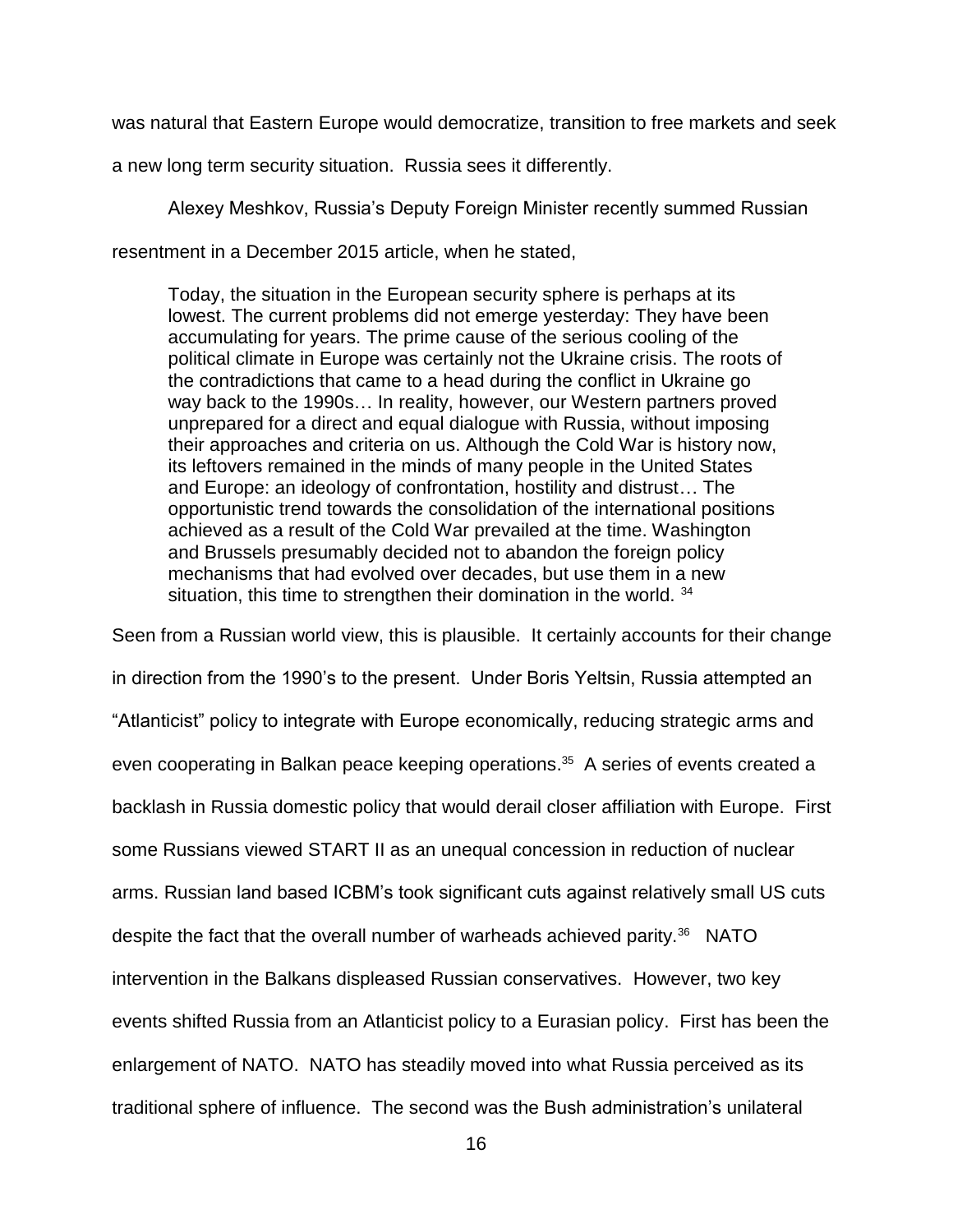decision to withdraw from the 1972 ABM treaty.<sup>37</sup> This was a cornerstone of Russian strategic decision making. This Russian perception of NATO encroachment and unilateral US attempts to employ a missile shield they cannot replicate colors their reality today.

On 26 December 2015, Russian President Vladimir Putin signed an updated national security strategy. In Olga Oliker's view, "Russia is focused on increasing its influence and prestige and cementing its national unity; a Russia that believes that it is accomplishing its aims, but which simultaneously feels threatened by the United States and its allies." <sup>38</sup> In this document, Russia clearly articulates its desire to restore its place in a multi-polar world, listing several key national security themes.<sup>39</sup> In her translation of the document, Oliker states Russia will stress its prestige and standing in the international arena by solving international problems and creating one of the top gross domestic products (GDP) in the world.<sup>40</sup> They intend to do this through international organizations and developing new regional partnerships and tightening links to China and India bilaterally. "Cooperation with the US and EU is not excluded, and may even be necessary, but depends on those entities' appropriate respect for Russia's interests." 41 Probably most important to NATO, Russia's perception of NATO changed from a danger to a threat. According to Oliker, "in Russian military parlance, a danger is a concern, while a threat could spark conflict. A number of specific capabilities (e.g., Global Strike) were classed as threats. This strategy asserts that the U.S. and its allies are seeking to contain Russia in order to maintain their dominance of world affairs, which Russia's independent foreign policy challenges. It describes NATO as a threat because the alliance is expanding its military infrastructure towards Russian borders."<sup>42</sup>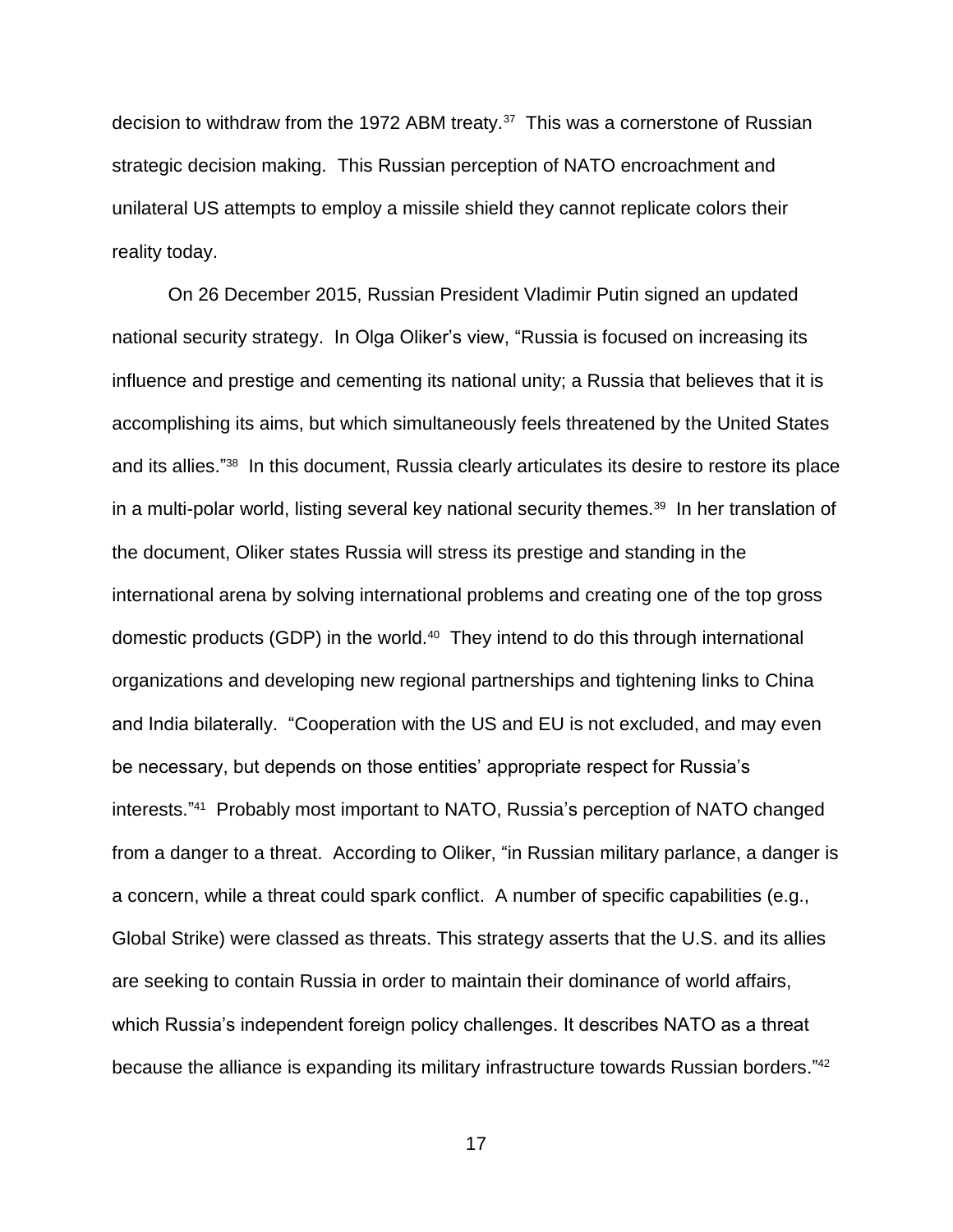Knowing how Russian leaders think and what they think are important is critical to balancing NATO's legitimate security requirements against Russian perceptions as NATO navigates the early 21<sup>st</sup> Century.

### Conclusions

Thucydides remains invaluable today. Fear, interests and honor are particularly relevant in European security affairs. Eastern Europe rightly fears Russian domination due to recent events in the Ukraine. NATO must pay the price in fiscal outlays and political capital in order to honor its security commitments to every ally. The Baltic nations are the most exposed in the Alliance. RAND's war game rightly points out that without successfully deterring Russia in the Baltic States; NATO is left with nothing but bad options to restore their independence. NATO's political leadership must acknowledge that it is in their collective, long term interest, to support SACEUR's desire to become adaptable in the long term while assuring in the short term.

This must include the fiscal wherewithal and giving SACEUR authorities and the capacity to fully implement a rotational defense forces in the Baltic nations consisting of at least seven maneuver brigades (four of them from the Baltic States themselves) and supporting enablers. Forward basing these formations is absolutely critical if NATO is truly going to provide a credible deterrent effect. NATO must continue to execute full scale training events for the NRF and VJTF, but they should be specifically designed to counter potential Russian capabilities. NATO should consider designating a second response force to relieve Eastern European nations in the event of crisis. Finally, NATO's theater security cooperation efforts must continue to develop the skill sets necessary to conduct unified land operations as part of a combined force. All 28 nations must be able to participate as fully as possible in all Alliance requirements. At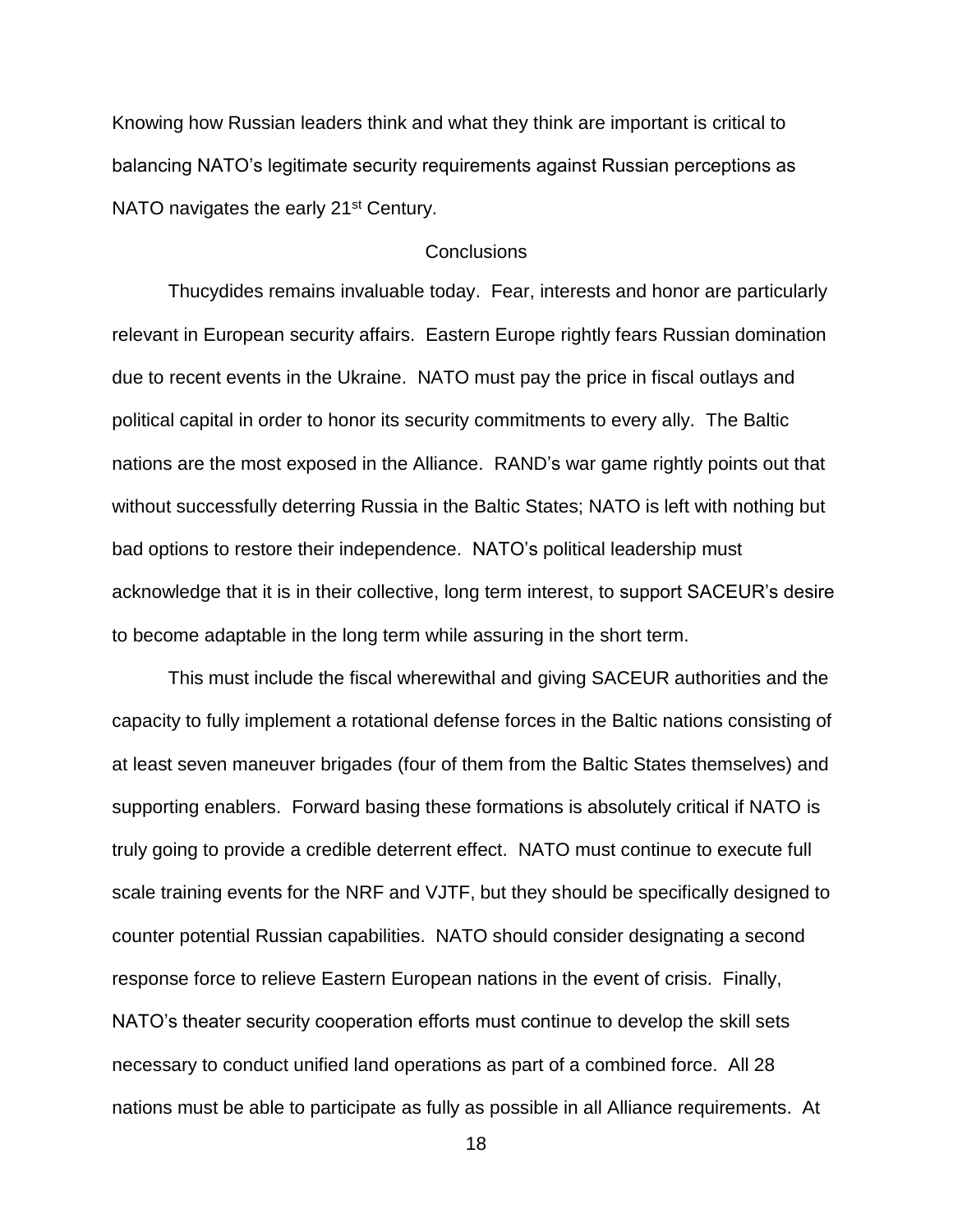every opportunity, NATO must re-emphasize to the Alliance's populations and the Russian leadership the will and ability to counter Russian aggression.

NATO must account for capability gaps with Russia's revamped military. First, air defense formations must be brought back into the maneuver brigade task organization. In the short term, putting FIM-92 Stinger missiles back into the hands of infantryman and logisticians would be a start. Longer ranged weapons will be required in a contested air environment. US and NATO ATGM's need increased range without sacrificing lethality. Extended range Javelin missiles or ground based AGM-114Hellfire missile could fill those gaps, especially in US infantry brigades. US maneuver brigades need to be able to target Russian EW threats. Finally, the US and NATO should buy Israel's Trophy Active Defense System (ADS) system. US defense dollars funded its development. NATO formations will fight in a cloud of lethal ATGMs and the technology already exists to counter it.

NATO must thread the needle between a strong, practiced, defensive deterrent force with the Russian perception that this force in fact threatens Russia. The first requirement is that NATO should stop expansion. With the remote possibility of Sweden and even more remote chance of Russia joining the alliance, no other nation in Europe is a net provider of security. NATO expansion stretched NATO resources without bringing significant assets to the Alliance. Montenegro's recent addition to the alliance, although politically and morally understandable is not going to make a net contribution to NATO security. It unnecessarily reinforces Russian anti-western attitudes, exposed when Russian Foreign Minister Sergei Lavrov declared NATO's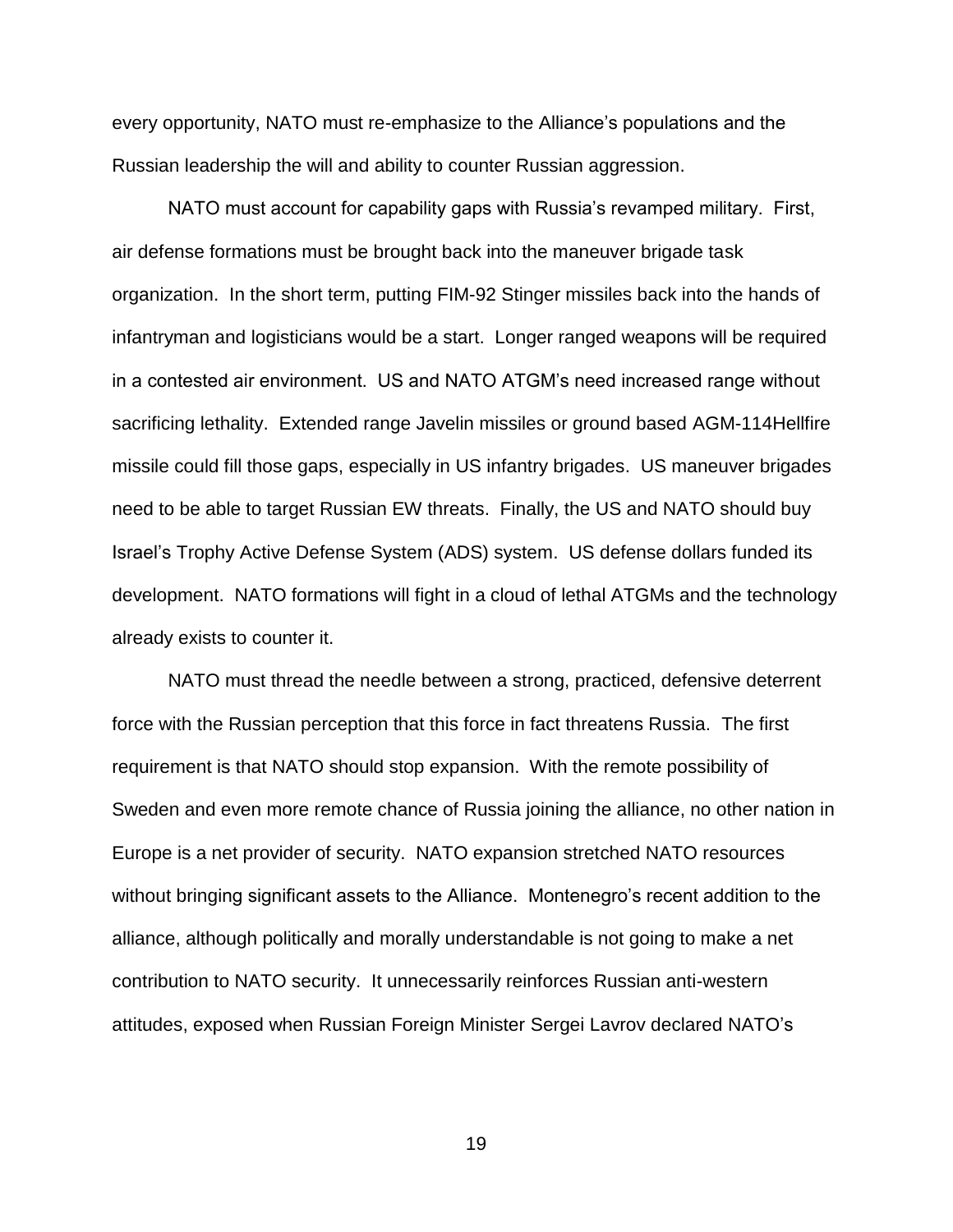expansion to include Montenegro "a mistake, even a provocation" and an "irresponsible policy."<sup>43</sup>

President Obama's Moscow visit in July 2009 may provide part of the solution. In her book *Lonely Power,* Lilia Shevtsova noted, "Bucking the skeptics, Obama attempted to tie engagement to addressing (Russian) society while avoiding tension with the Kremlin. He was the first leader to speak to Russian society over the heads of the elite, meeting representatives of the younger generation, business leaders, NGO's and the opposition."<sup>44</sup> This engagement with the Russian people, consistent and pursued in the long term would help counter Russia's internal nationalistic propaganda. Inviting both international and Russian media would provide transparency to NATO defensive training exercises. Over time, it would also signal a clear commitment by NATO, backed by political will and actual military capability, towards Russian political and military elites.

### Endnotes

<sup>2</sup> David A. Shlapak and Michael W. Johnson*, Reinforcing Deterrence on NATO's Eastern Flank –Wargaming the Defense of the Baltics* (Santa Monica, CA: RAND Corporation, January 2016), 1, [http://www.rand.org/pubs/research\\_reports/RR1253.html](http://www.rand.org/pubs/research_reports/RR1253.html) (accessed February 6, 2016).

<sup>3</sup> Barack Obama, "Remarks by President Obama to the People of Estonia," September 3, 2014, [https://www.whitehouse.gov/the-press-office/2014/09/03/remarks-president-obama](https://www.whitehouse.gov/the-press-office/2014/09/03/remarks-president-obama-people-estonia)[people-estonia](https://www.whitehouse.gov/the-press-office/2014/09/03/remarks-president-obama-people-estonia) (accessed February 6, 2016).

<sup>4</sup> Shlapak and Johnson, *Reinforcing Deterrence,* 3.

5 Ibid.

<sup>6</sup> Ibid.

<sup>1</sup> Richard Stengal, "Choosing Order before Freedom," *Time Magazine Online,* December 19, 2007,

[http://content.time.com/time/specials/2007/personoftheyear/article/0,28804,1690753\\_1690757\\_](http://content.time.com/time/specials/2007/personoftheyear/article/0,28804,1690753_1690757_1695787-2,00.html) [1695787-2,00.html](http://content.time.com/time/specials/2007/personoftheyear/article/0,28804,1690753_1690757_1695787-2,00.html) (accessed January 31, 2016).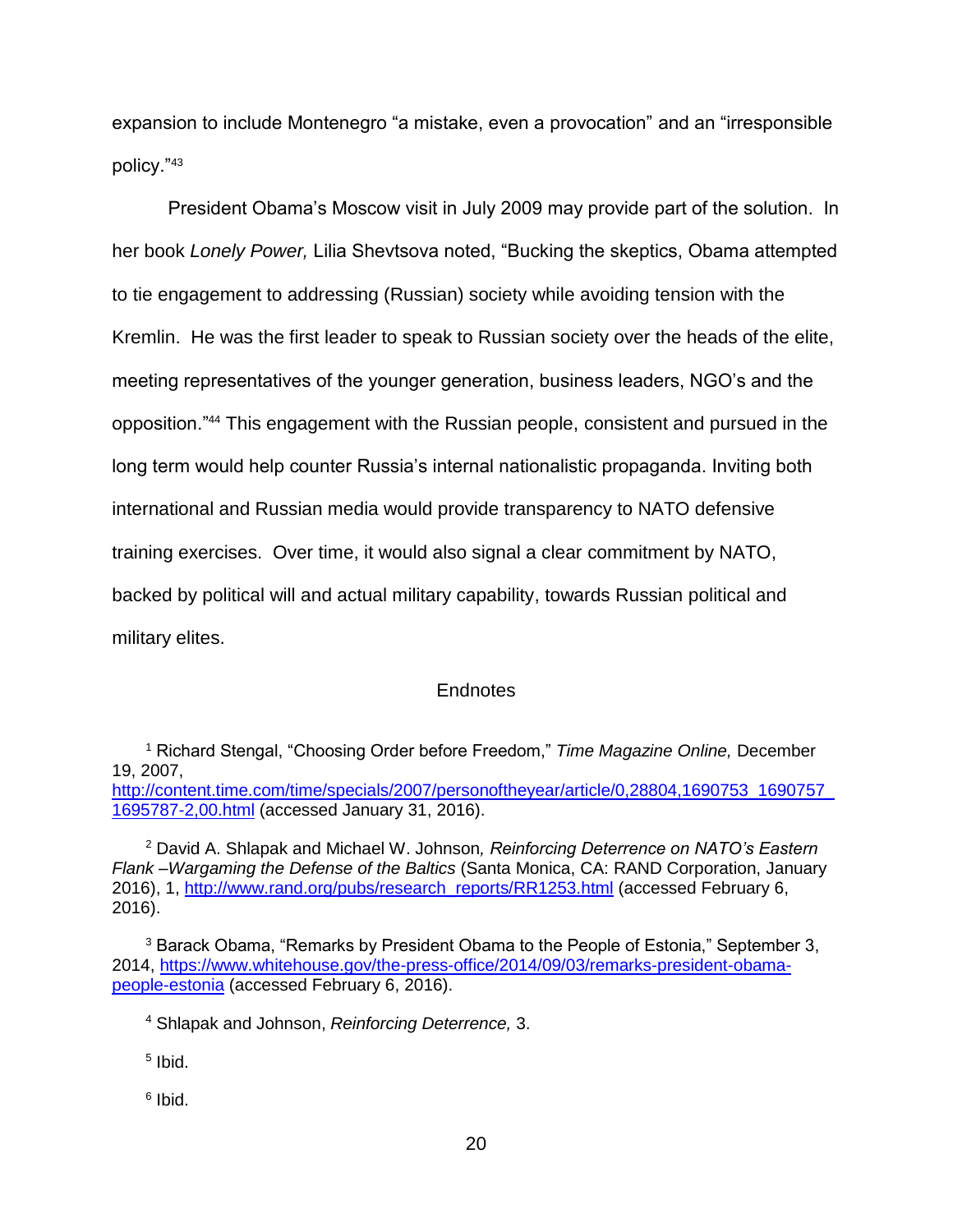$<sup>7</sup>$  Ibid., 4.</sup>

 $8$  Ibid., 5.

<sup>9</sup> Ibid.

<sup>10</sup> Ibid., 6-7.

 $11$  Ibid.

<sup>12</sup> Ibid., 2-3.

<sup>13</sup> "European Defense Spending Rises, but Well Short of NATO Target," *Strategic Comments* 21, no. 3 (2015): 1.

<sup>14</sup> Henry Ridgewell, "US Warns Europe About Growing Gap in NATO Defense Spending," March 11, 2015,<http://search.proquest.com/docview/1662464595?accountid=4444> (accessed February 6, 2016).

<sup>15</sup> North Atlantic Treaty Organization, "Fact Sheet," linked from "Operations," at "NATO Response Force/ Very High Readiness Joint Task Force," <http://www.shape.nato.int/page349011837> (accessed February 6, 2016).

<sup>16</sup> North Atlantic Treaty Organization, *NATO's Readiness Action Plan,* Fact Sheet (Brussels, Belgium: North Atlantic Treaty Organization, May 2015), [http://www.nato.int/nato\\_static\\_fl2014/assets/pdf/pdf\\_2015\\_05/20150508\\_1505-Factsheet-RAP](http://www.nato.int/nato_static_fl2014/assets/pdf/pdf_2015_05/20150508_1505-Factsheet-RAP-en.pdf)[en.pdf](http://www.nato.int/nato_static_fl2014/assets/pdf/pdf_2015_05/20150508_1505-Factsheet-RAP-en.pdf) (accessed February 6, 2016).

<sup>17</sup> Shlapak and Johnson, *Reinforcing Deterrence,* 8.

<sup>18</sup> Ibid., 5-6.

<sup>19</sup> U.S. Department of State, Bureau of Arms Control, Verification and Compliance, *Treaty on Conventional Armed Forces in Europe* (Vienna, Austria: Bureau of Arms Control, Verification, and Compliance, May 15-31, 1996), <http://www.state.gov/t/avc/trty/115584.htm>(accessed February 3, 2016).

<sup>20</sup> "Russia 'Completely Ending' Activities under Conventional Armed Forces in Europe Treaty," *Russian Times,* March 10, 2015, [https://www.rt.com/news/239409-russia-quits](https://www.rt.com/news/239409-russia-quits-conventional-europe/)[conventional-europe/](https://www.rt.com/news/239409-russia-quits-conventional-europe/) (accessed February 6, 2016).

<sup>21</sup> Michael Stuermer, *Putin and the Rise of Russia* (New York: Pegasus Books, 2009), 142- 143.

<sup>22</sup> "European Defense Spending Rises, but Well Short of NATO Target," 1.

 $23$  Ibid.

 $24$  Ibid.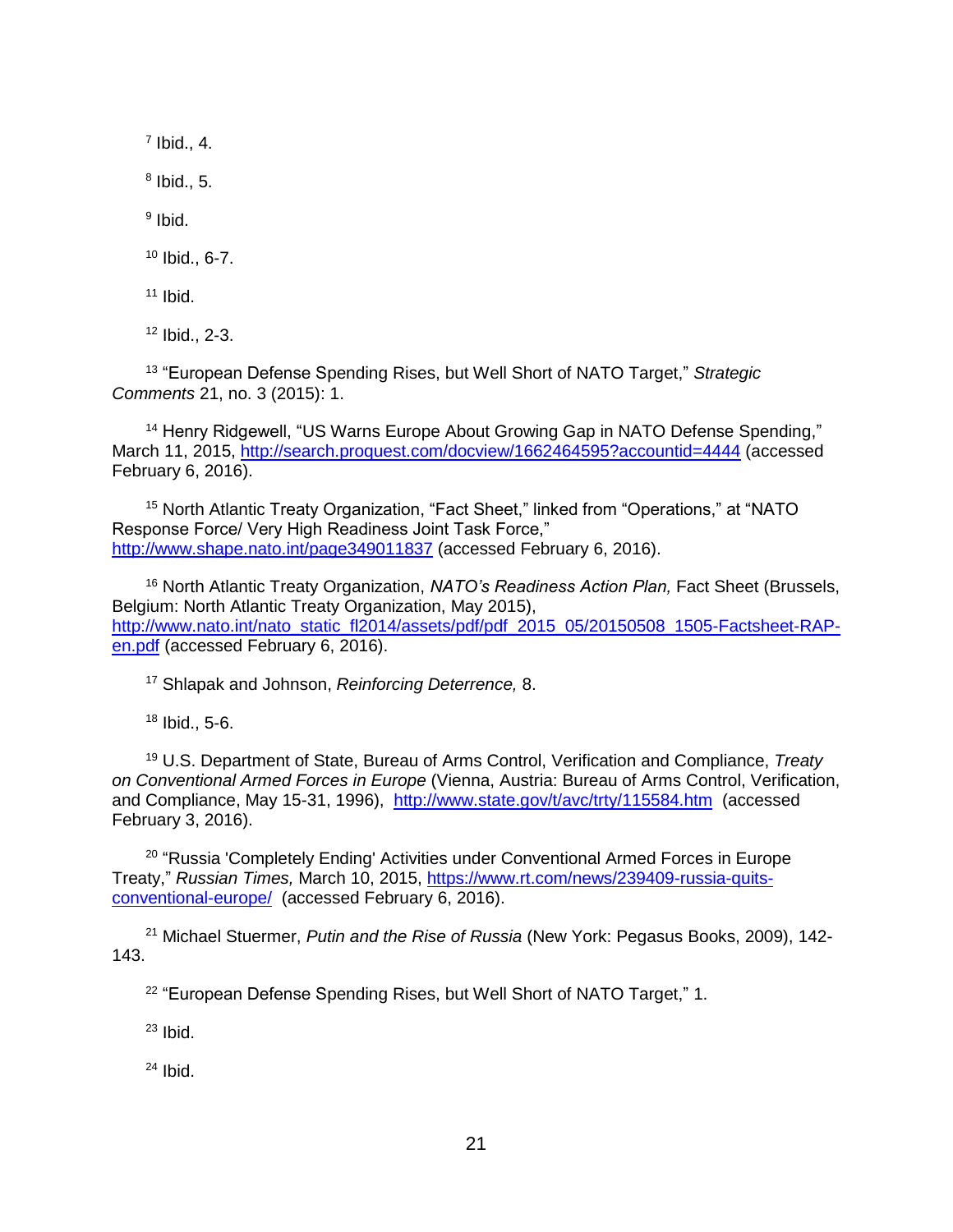<sup>25</sup> Phillip Breedlove, "NATO Today and Tomorrow - Adapting at the Speed of its 21st Century Challenges," October 28, 2014, [http://www.shape.nato.int/saceur/blog/nato-today-and](http://www.shape.nato.int/saceur/blog/nato-today-and-tomorrow-adapting-at-the-speed-of-its-21st-century-challenges)[tomorrow-adapting-at-the-speed-of-its-21st-century-challenges](http://www.shape.nato.int/saceur/blog/nato-today-and-tomorrow-adapting-at-the-speed-of-its-21st-century-challenges) (accessed February 5, 2016).

<sup>26</sup> U.S. Department of Defense, *Europe Reassurance Initiative, Fiscal Year 2016* (Washington, DC: OSD Comptroller Officer, 2015), 2-13.

<sup>27</sup> "European Defense Spending Rises, but Well Short of NATO Target," 3.

 $28$  The author lived in West Germany in the 1980's and personally remembers US, German, UK and French media coverage of REGORGER 87 and 89.

<sup>29</sup> North Atlantic Treaty Organization, *NATO's Readiness Action Plan,* 1.

 $30$  Ibid. Chart is constructed from data from this Fact Sheet.

<sup>31</sup> North Atlantic Treaty Organization, *Exercise Trident Juncture 15: Sorotan Training Scenario* (Brussels, Belgium: North Atlantic Treaty Organization, October 20, 2015), 1, <http://www.jfcbs.nato.int/trident-juncture/page82913938> (accessed February 6, 2016).

 $32$  Ibid., 2.

<sup>33</sup> BrainyQuote, "Benjamin Franklin Quotes," 1776, <http://www.brainyquote.com/quotes/quotes/b/benjaminfr137311.html> (accessed March 6, 2016).

<sup>34</sup> Alexey Meshkov, "Russia and Europe: What Next?" *International Affairs*, no. 6 (2015): 39-40.

<sup>35</sup> Andrei P. Tsygankov, *Russia's Foreign Policy, Change and Continuity in National Identity,* 3rd ed. (Lanham, MD: Rowman and Littlefield Pubishers, 2013), 78-79.

<sup>36</sup> Ibid., 75.

<sup>37</sup> Ibid., 144.

<sup>38</sup> Olga Oliker, "Unpacking Russia's New National Security Strategy," January 7, 2016, 1, <http://csis.org/publication/unpacking-russias-new-national-security-strategy> (accessed 31January 2016).

 $39$  Ibid.

<sup>40</sup> Ibid.

<sup>41</sup> Ibid., 2.

 $42$  Ibid., 3.

<sup>43</sup> Evelyn N. Farkas, "Montenegro Will Join NATO — and That Matters," *Defense One,* December 23, 2015, [http://www.defenseone.com/ideas/2015/12/montenegro-will-join-nato-and](http://www.defenseone.com/ideas/2015/12/montenegro-will-join-nato-and-matters/124733/)[matters/124733/](http://www.defenseone.com/ideas/2015/12/montenegro-will-join-nato-and-matters/124733/) (accessed February 7, 2016).